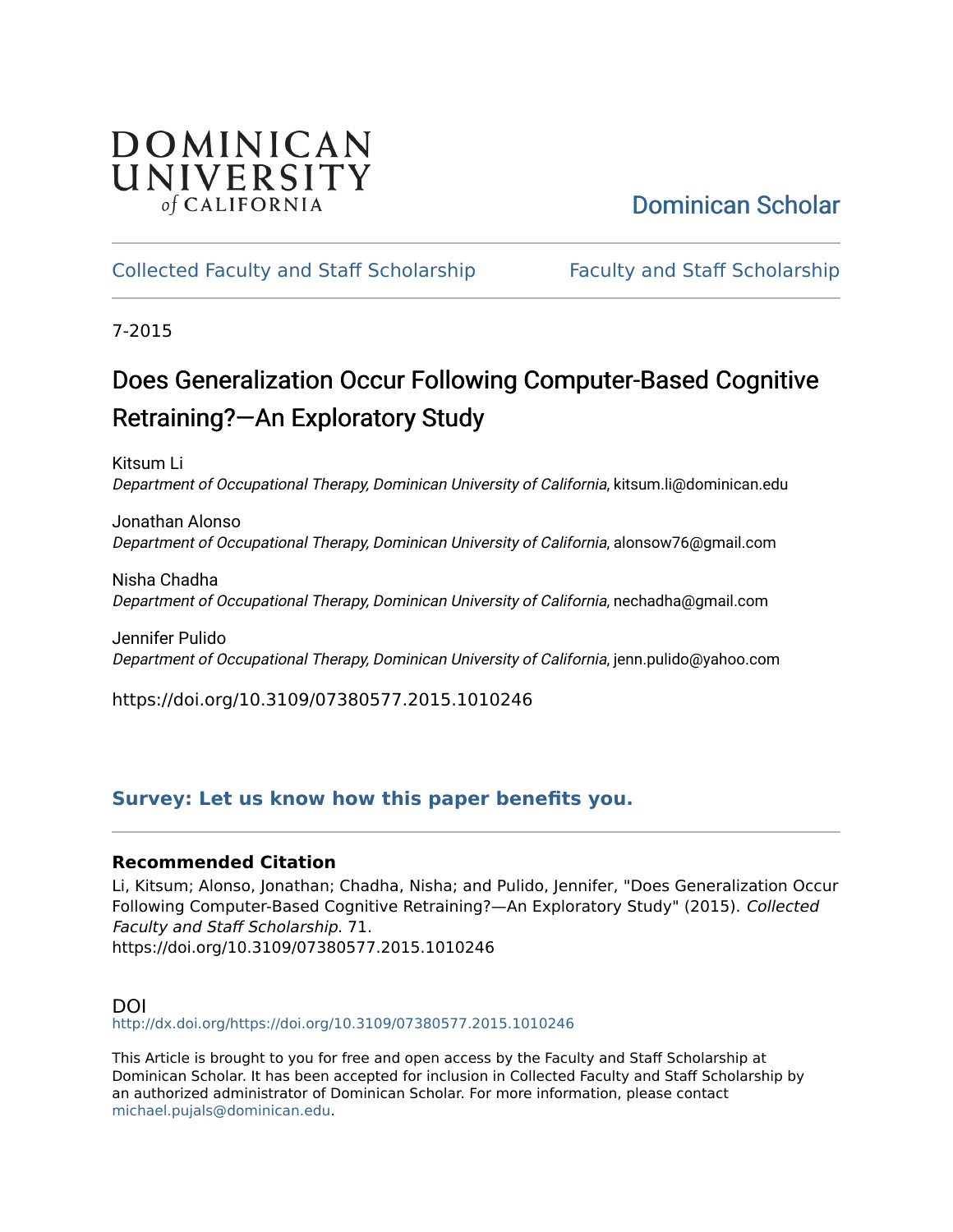#### Does Generalization Occur Following Computer-Based Cognitive Retraining? --An

#### Exploratory Study

Kitsum Li, OTD OTR/L, Jonathan Alonso, MS OTR/L, Nisha Chadha, MS OTR/L, & Jennifer Pulido, MS OTR/L

Authors Affiliation: Department of Occupational Therapy, School of Health and Natural Sciences Dominican University of California, San Rafael, California 50 Acacia Ave, San Rafael, CA 94901

Conflicts of interest and Source of funding: This study received a donation of a Parrot Software 12-month unlimited online subscription..

The authors declare no conflict of interest. The authors alone are responsible for the content and writing of the paper.

Corresponding author: Kitsum Li, OTD, OTR/L Department of Occupational Therapy, Dominican University of California 50 Acacia Ave, San Rafael, CA, 94901 (Kitsum.Li@dominican.edu)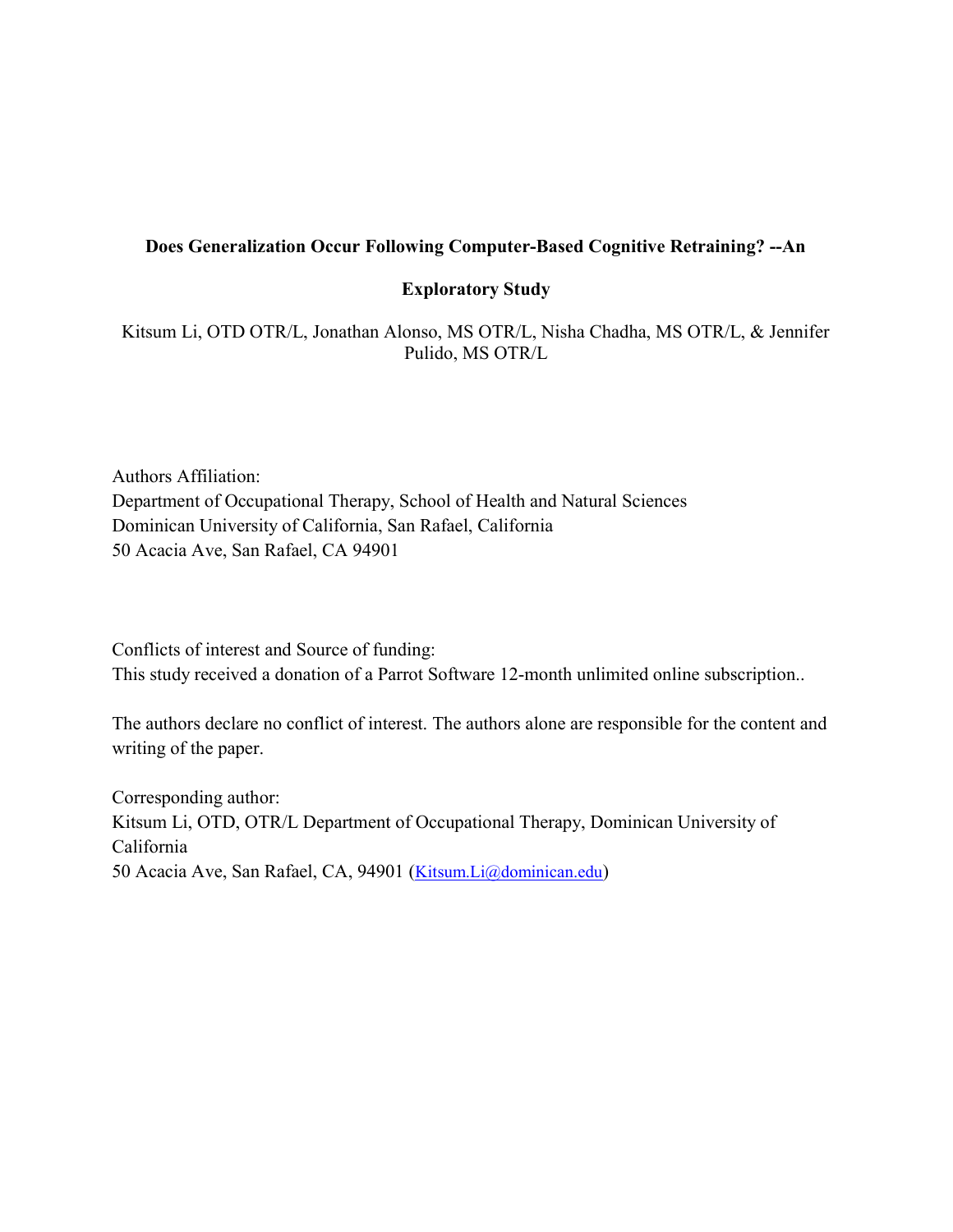#### Introduction

 An acquired brain injury (ABI) is damage to the brain that occurs after birth (Rees et al., 2007). ABI includes a wide variety of conditions such as traumatic brain injuries (TBI), strokes, hypoxias, infections, tumours, encephalopathies, and neuro-surgical conditions (Slomine & Locascio, 2009). In the United States, 1.7 million Americans sustain a TBI annually and 795,000 survive a stroke every year (Centers for Disease Control and Prevention, 2013). Residual cognitive deficits exhibited after an ABI can substantially inhibit an individual's ability to learn and relearn basic skills and to problem solve. (Lindqvist & Borell, 2010; Slomine & Locascio, 2009). Limitations in these areas can further hinder individuals with ABI from participating in desired daily living activities and performing occupations they previously engaged in before the injury (Silver et al., 2011; Tam & Man, 2004; Topolovec-Vranic et al., 2010).

 There are several different domains in cognition, which includes attention, memory, visual processing, organization, problem solving, and executive functioning (Toglia, 2005). Attention is one of the foundational domains in cognitive function (Averbuch & Katz, 2005). Attention requires an individual to maintain focus on specific information for a particular amount of time while modulating environmental distractions. The amount of time required for focusing is dependent on the task demand and the cognitive capability of the individual. For new learning to occur, an individual must be able to select relevant information for a sustained period so that he or she can retrieve or compare information from memory (Averbuch & Katz, 2005). Memory, the storage and recovery of information, is crucial for retainment of information in learning and relearning contexts (Lundqvist et al., 2010; Westerberg et al., 2007).

2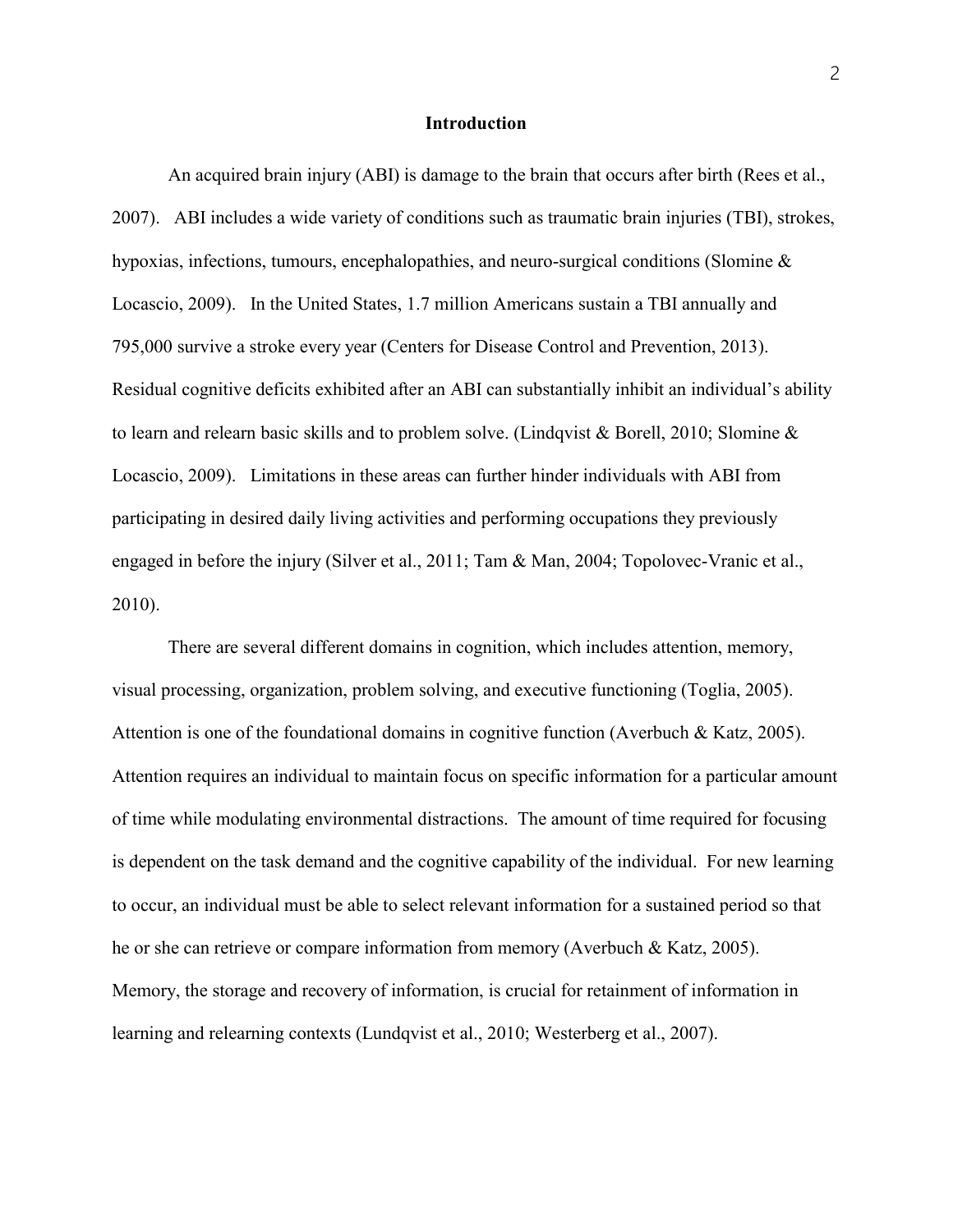Individuals with ABI often have cognitive deficits that interfere with the transfer of learning gained from clinical interventions to real-life contexts (Melton & Bourgeois, 2005). Both *generalization* and *transfer of skill* are two key concepts related to transfer of learning. While *generalization* refers to the application of skills in a different context from the original learning environment, *transfer of skill* refers to the application of a particular skill to a related task similar to the learning context and environment (Toglia, 1991). In addition, there are two main types of transfer of skill. *Near transfer* involves the application of a learned skill to another task that is slightly different from the original task, while far transfer describes the application of the learned skill to another task that is completely different, but conceptually similar to the original task (Toglia, 1991). For individuals with ABI, near and far transfer of skills from practice in the clinic to in vivo activity performance is more likely to occur when there is close proximity between the skills practiced and the real life tasks (Ehlhardt et al, 2005; Giuffrida et al., 2009; Toglia et al., 2010).

For many individuals with ABI, generalization of skill to varied environments is difficult to attain when the context changes significantly (Finn & McDonald, 2011; McGraw-Hunter et al., 2006). A study by Finn and McDonald (2011) found that for individuals with mild cognitive impairment, there was no generalization of improved self-reported memory functions or perceptions of control over memory following 30 sessions of the Lumosity Brain Training Games (Lumos Labs Inc, San Francisco, CA). The authors hypothesized that generalization did not occur due to the large discrepancy of contexts between the training exercises and everyday activities (Finn & McDonald, 2011).

 Cognitive rehabilitation practitioners commonly utilize a cognitive remediation approach to facilitate recovery in individuals with ABI. The cognitive remediation approach focuses on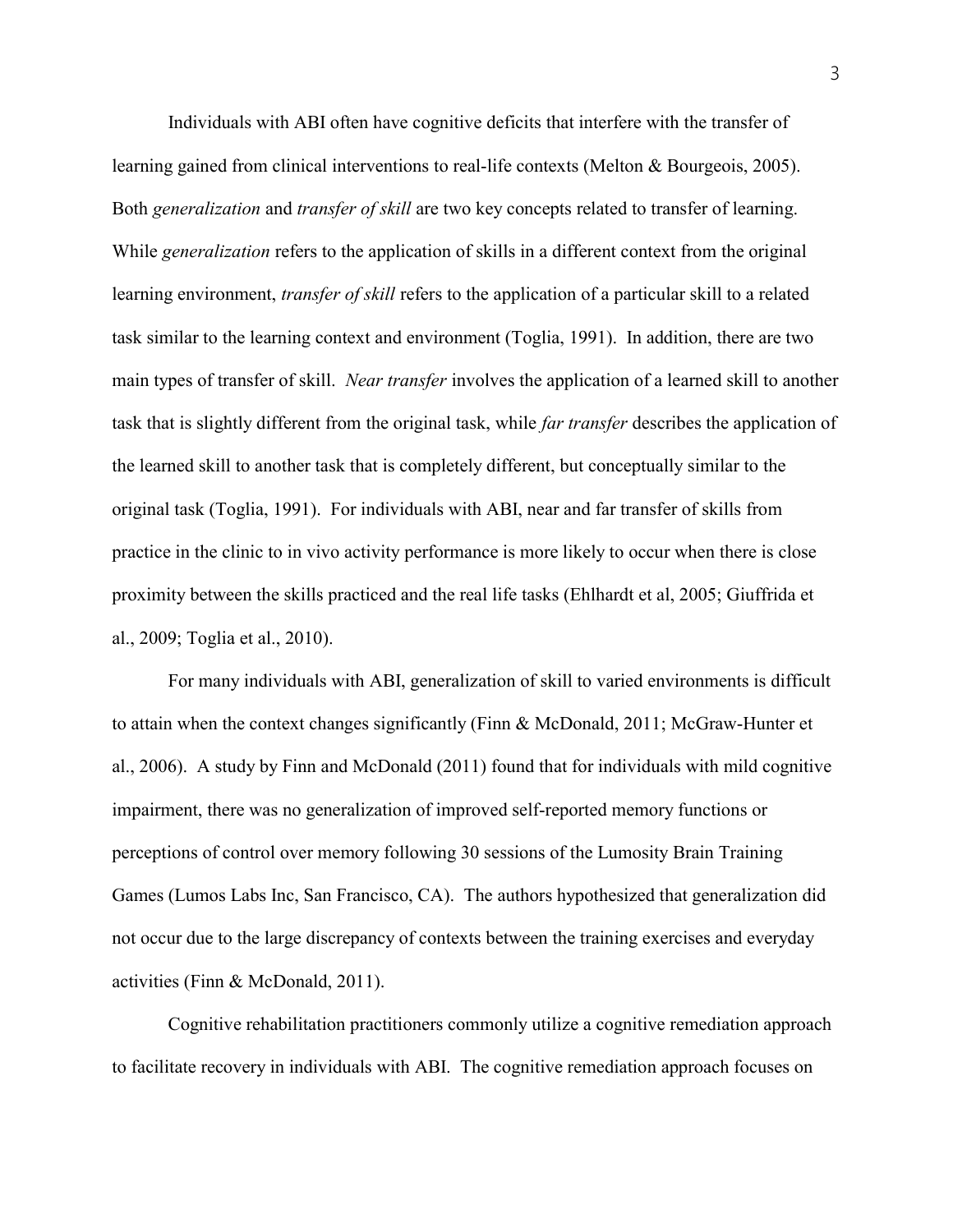improving and restoring deficits in the cognitive domains for the overarching purpose of restoring meaningful daily living skills (Giuffrida et al., 2009). The foundational premise behind the design of computer-based cognitive retraining (CBCR) programs is to retrain cognitive skills and restore cognitive deficits through repetitions in controlled computer activities. With the rapid advancement and ease of accessibility of technology, CBCR has become a popular media in cognitive remediation therapy (Li et al., 2013; Yip & Man, 2009, 2013). A number of studies have examined the effectiveness of CBCR in cognitive rehabilitation and have successfully demonstrated improvements in cognition using neuropsychological measurements with ABI individuals presenting with various levels of cognitive deficits. (Li et al., 2013; Lundqvist et al., 2010; Tam & Man, 2004; Topolovec-Vranic et al., 2010). However, since CBCR programs focus on strengthening skills in various cognitive domains, it is unlikely that CBCR programs can provide adequate opportunity for individuals to practice every variable that they will encounter in real life contexts (Cicerone et al., 2011; Johansson & Tornmalm, 2012).

There is limited evidence on generalization of clinic practiced cognitive skills to daily performances in the ABI population (Cicerone et al., 2011). A few studies have shown that interventions that are ecologically valid, limit context variance, and purposely address skill generalization are successful in generalizing cognitive skills to daily living contexts (Guiffrida et al., 2009; Toglia et al., 2010; Yip & Man, 2013). However, these studies did not utilize a CBCR program as the cognitive remediation intervention. There is a paucity of research that directly studies the generalization or transfer of improved cognition from CBCR interventions to improved performance in daily living tasks (Giuffrida et al., 2009; Johansson & Tornmalm, 2012; Melton & Bourgeois, 2005; Toglia et al., 2010).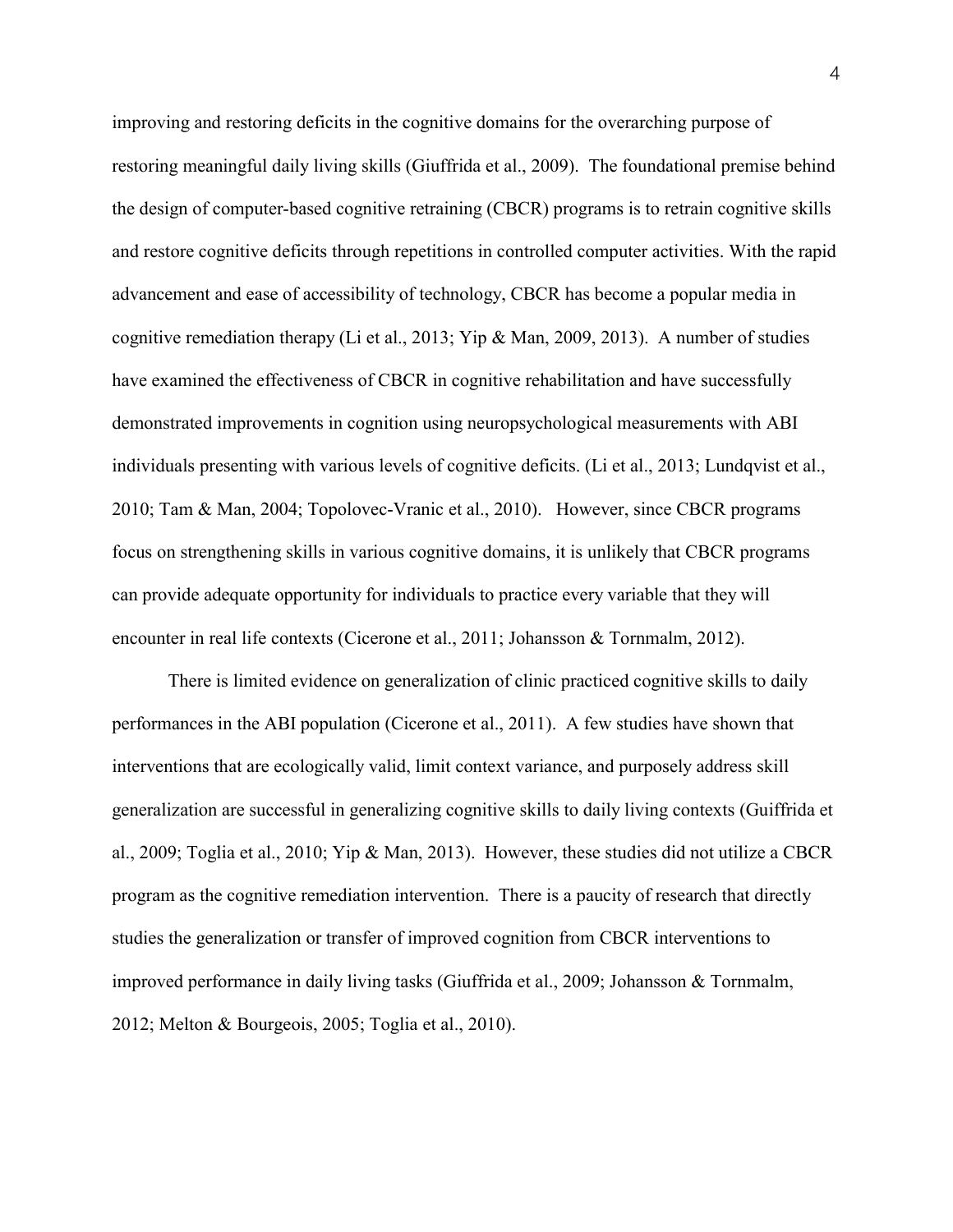This study utilized the Parrot Software program (Parrot Software, West Bloomfield, MI) as the CBCR intervention. Changes in overall cognition, and attention and memory skills were assessed with a neuropsychological test, the Montreal Cognitive Assessment©(MoCA) (http://www.mocatest.org), while a performance-based medication-box sorting task evaluated generalization to a novel daily living task. Thus, the primary purpose of this exploratory study was to investigate the occurrence of generalizing gains in global cognition, attention, and memory skills from a CBCR program to a daily living task in individuals with ABI. Accordingly, our two null hypotheses stated that a) the Parrot Software program would not improve overall cognition, and/or attention and/or memory skills as measured by the MoCA, and b) the change in cognition would not generalize to improved performance in a novel daily living task.

#### Methods

#### Study Design

This exploratory study utilized a quasi-experimental single group repeated-measure design. The implementation of a non-intervention period compensated for the lack of a control group and controlled for the maturation effect within the group. Phase one of the study consisted of a demographic questionnaire, cognitive screening and baseline assessments using the MoCA© original version 7.1 and a baseline medication-box sorting task. Following a minimum of a twoweek non-intervention period, phase two of the study began with a pre-test measurement using a second medication-box sorting task. Intervention consisted of eight hours of CBCR over eight weeks. Following intervention, phase three consisted of a post-test assessment using the MoCA© alternative version 7.2 and a third medication-box sorting task.

#### Participants and Recruitment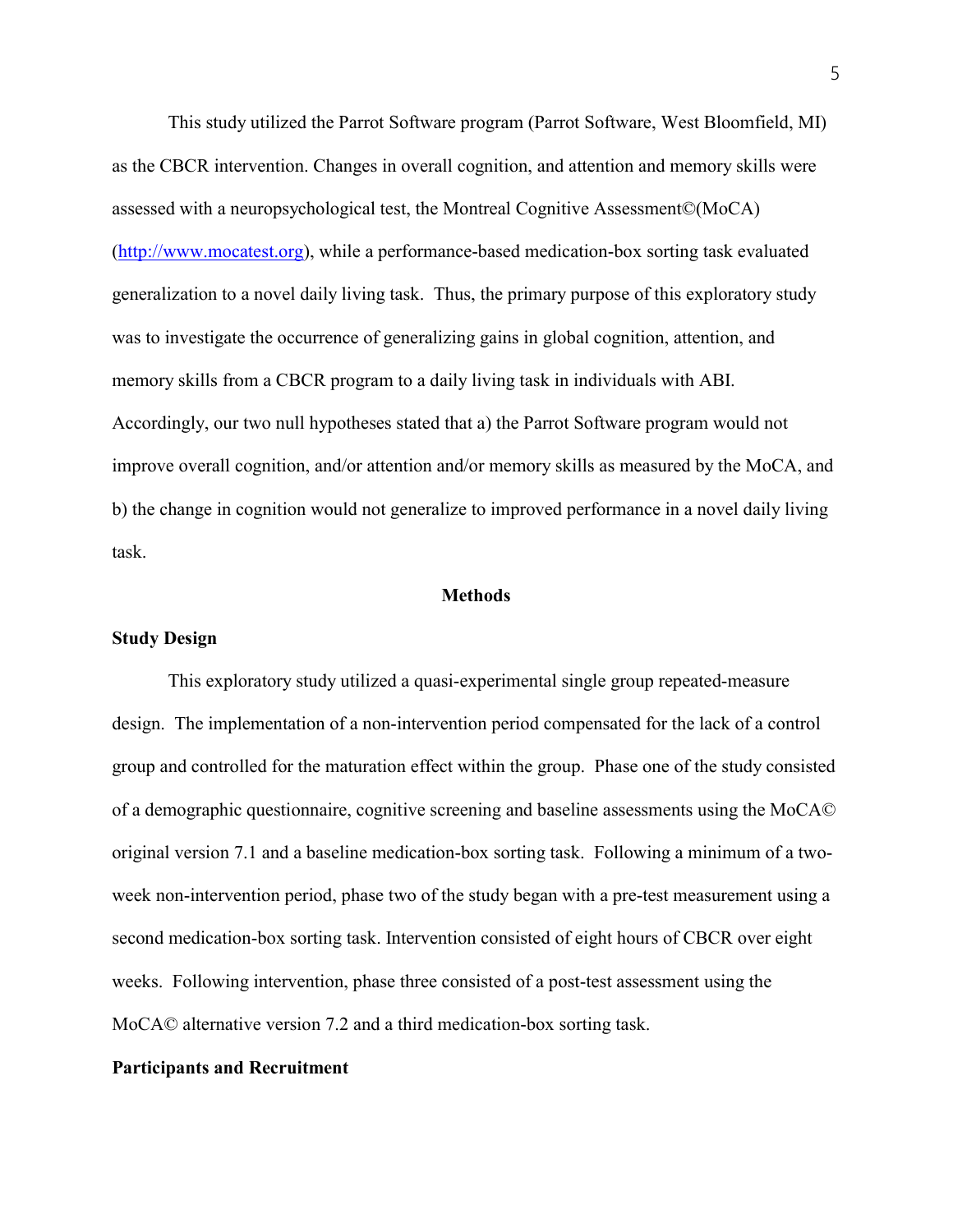A convenience sample of participants presenting with ABI from the Brain Injury Network of the Bay Area (BINBA) program, located in Larkspur California, were recruited for the study. After obtaining approval from Dominican University of California's Institutional Review Board for the Protection of Human Subjects, posted flyers, announcements at the facility, and e-blasts to the greater BINBA community commenced. The investigators responded to all enquiries and completed initial screenings with interested participants via telephone, email communications, or in person at the BINBA facility. To meet the requirements of the screening phase, all participants must have had a diagnosis of ABI for a minimum of one-year prior to the study's execution, be 18 years of age or older, and demonstrated fluency in the English language. After meeting initial screening inclusion criteria, participants advanced to phase one of the study and completed a brief demographic questionnaire, the baseline MoCA 7.1, and a medication-box sorting task. Participants advanced to phase two of the study if they demonstrated deficits in overall cognitive functioning and deficits in both attention and memory as evidenced by scores of less than six on the attention subtest, less than five on the memory subtest, and a below the norm (< 26) finding on the MoCA 7.1. Additionally, to be included in the study, potential participants had to receive a score less than the maximum of 14 on the baseline medication-box sorting task.

 Individuals who presented with cognitive deficits secondary to neuro-degenerative conditions, disorientation, visual perception or visual acuity impairments, as well as individuals with bilateral upper extremity motor impairments that interfered with computer use were not included in the study. Failing the MoCA 7.1 orientation subtest and/or an inability to complete the baseline medication-box sorting task were grounds for exclusion.

#### Intervention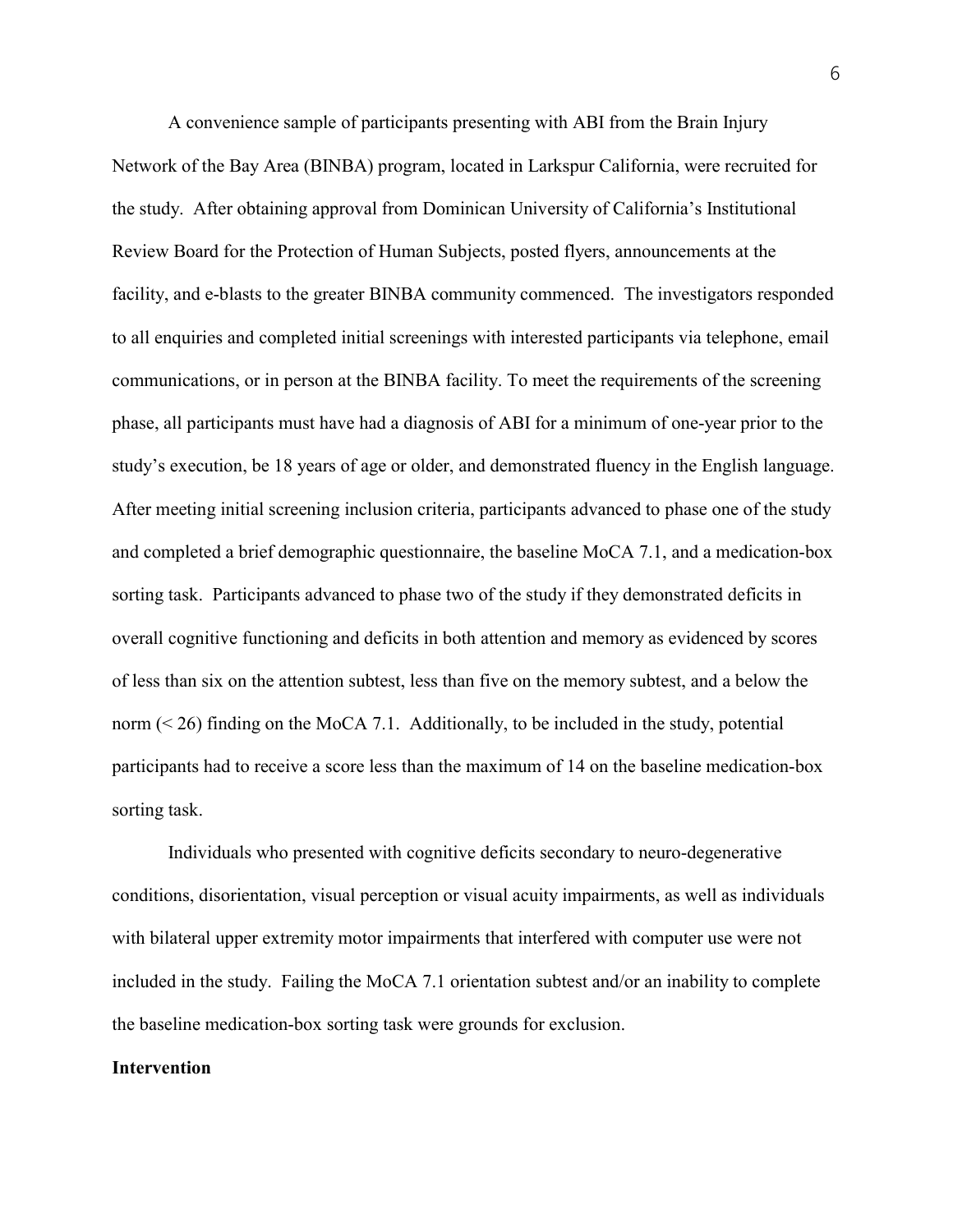Developed by Dr. Frederick F. Weiner, the Parrot Software program is an interactive Internet rehabilitation platform that is commercially available through Internet access or by CD software. The target populations for the program are individuals presenting with cognitive deficits secondary to stroke and various forms of brain injury. The Parrot Software program contains over 100 different modules targeting cognitive reasoning, memory and attention, reading, speech and language, vocabulary and grammar, and word recall. (Weiner, 2009).

For this study, participants completed eight modules at their own pace in a one-hour session for a total of eight hours. If a participant completed the assigned module before the session concluded, the participant repeated the module until reaching the one-hour time limit. The eight modules in this study paralleled the modules used in Li's et al. (2013) study where participants demonstrated significant increase in attention and memory as measured by a neuropsychological assessment. Four of the chosen Parrot Software modules addressed attention, Visual Instructions, Attention Perception and Discrimination, Concentration, and Visual Attention Training, and four addressed memory, Remembering Written Directions, Remembering Visual Patterns, Remembering Written Letters, and Remembering Written Numbers. Each module allowed for repetitive practice and the difficulty level systematically increased within the module.

#### **Instruments**

The MoCA is a reliable screening tool to identify cognitive impairments in individuals with stroke, TBI and brain metastases (Dong et al., 2010; Olson et al., 2008; Pendlebury et al., 2012; Schweizer et al., 2012; Wong, Lam, et al., 2013; Wong, Ngai, et al., 2013). The MoCA has a total score of 30 and it measures the cognitive domains of visual perception, executive functioning, attention, memory, orientation, abstraction, and delayed recall (Nasreddine et al.,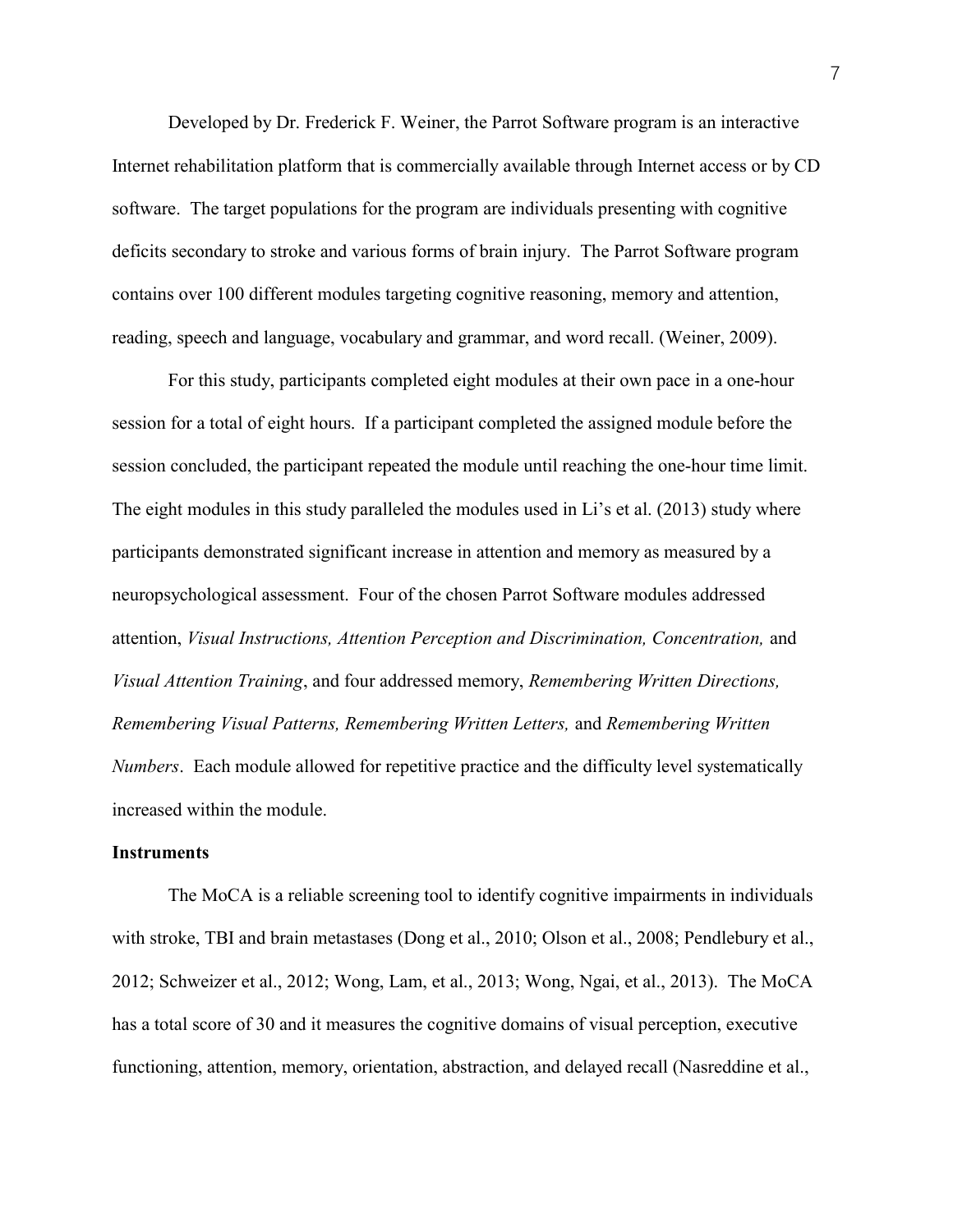2005). The MoCA was found to be more sensitive than the Mini-Mental State Examination (PAR Inc., Lutz, FL) in detecting deficits in the cognitive domains of executive function, attention and delayed recall with individuals after acute stroke (Pendlebury et al, 2012). There is also evidence to support its usability in detecting vascular cognitive impairments in individuals with sub-acute and chronic stroke, haemorrhagic TBI as well as brain metastases (Olson et al., 2008; Wong, Lam, et al., 2013; Wong, Ngai et al., 2013). The MoCA is available in three versions in the public domain. Though varied in item content, all three versions maintain the same construct content. For the purpose of this study, the MoCA 7.1 served as both a screening tool for inclusion and a baseline measurement, while the alternative version 7.2 was used as a post-test measurement. The variance in the two versions served as a guard against a learned effect from repeated assessments.

Medication management requires an individual to attend to and organize written information. The medication-box sorting task assessed the participants' abilities to attend and recall information in order to perform the novel task of organizing two medication boxes of one week's worth of medications with a minimal number of errors. The participants received five prescription medication bottles containing beads of varying colors that represented pseudoprescription medications, and two weekly medication boxes; one labeled morning and the other evening. The investigator provided instruction for the participant to read the directions on the medication bottles and organize the medications into the medication boxes based on frequency per day, time of day, and days per week. To guard against a learned effect of the instrument, there were slight variations between the frequency per day, time of day, and days per week instructions in the baseline, pre-test, and post-test medication-box sorting tasks. In addition, each assessment also contained zero to five over-the-counter (OTC) medication bottles used as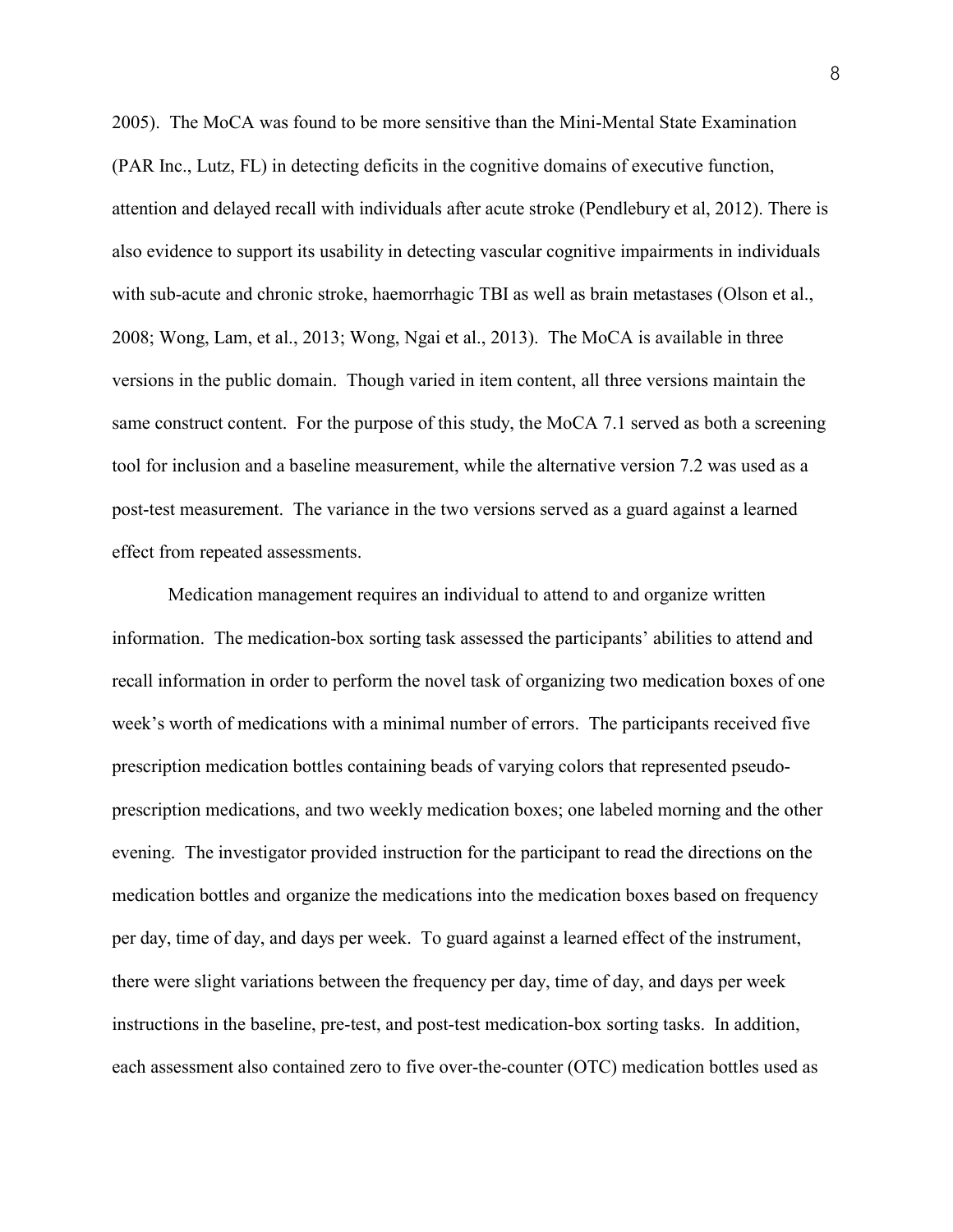distractors. The added distractors increased the variability of the three medication-box sorting tasks and closely simulated the real-life situation of using both prescribed and OTC medications. Rolling a dice before each assessment allowed for randomization of OTC bottles to be included in the medication-box sorting task during each assessment. Number one to five on the dice represented the numbers of OTC bottles added to the assessment, while the number six designated non-inclusion of OTC bottle in the assessment.

 Each morning and evening medication box had a compartment for each of the seven days of the week labelled Sunday through Saturday. Placement of a pseudo-prescription or one of the OTC medications into an incorrect compartment scored as an error. Fourteen was the maximum number of correct responses a participant could score and zero correct was the minimum.

#### Data Collection

To maintain reliability of the repeated measurements, the same investigator completed all measurements with each participant in all phases. The first phase include the baseline measurements using the MoCA 7.1 and the initial medication-box sorting task. After the twoweek non-intervention period, each participant completed the pre-test measurement using a different version of the medication-box sorting task. All participants waited no less than two weeks and no more than three weeks between the baseline measurements and the beginning of intervention. During the waiting period, before beginning of the CBCR intervention, no participant received any form of cognitive skill training or rehabilitation. Following the eighth Parrot module, participants waited a minimum of 24 hours before taking post-test measurements. Post-test measurements included the MoCA 7.2 and the post-test medication-box sorting task. All participants completed post-test measurements within one week of completing the eighth Parrot Software training module.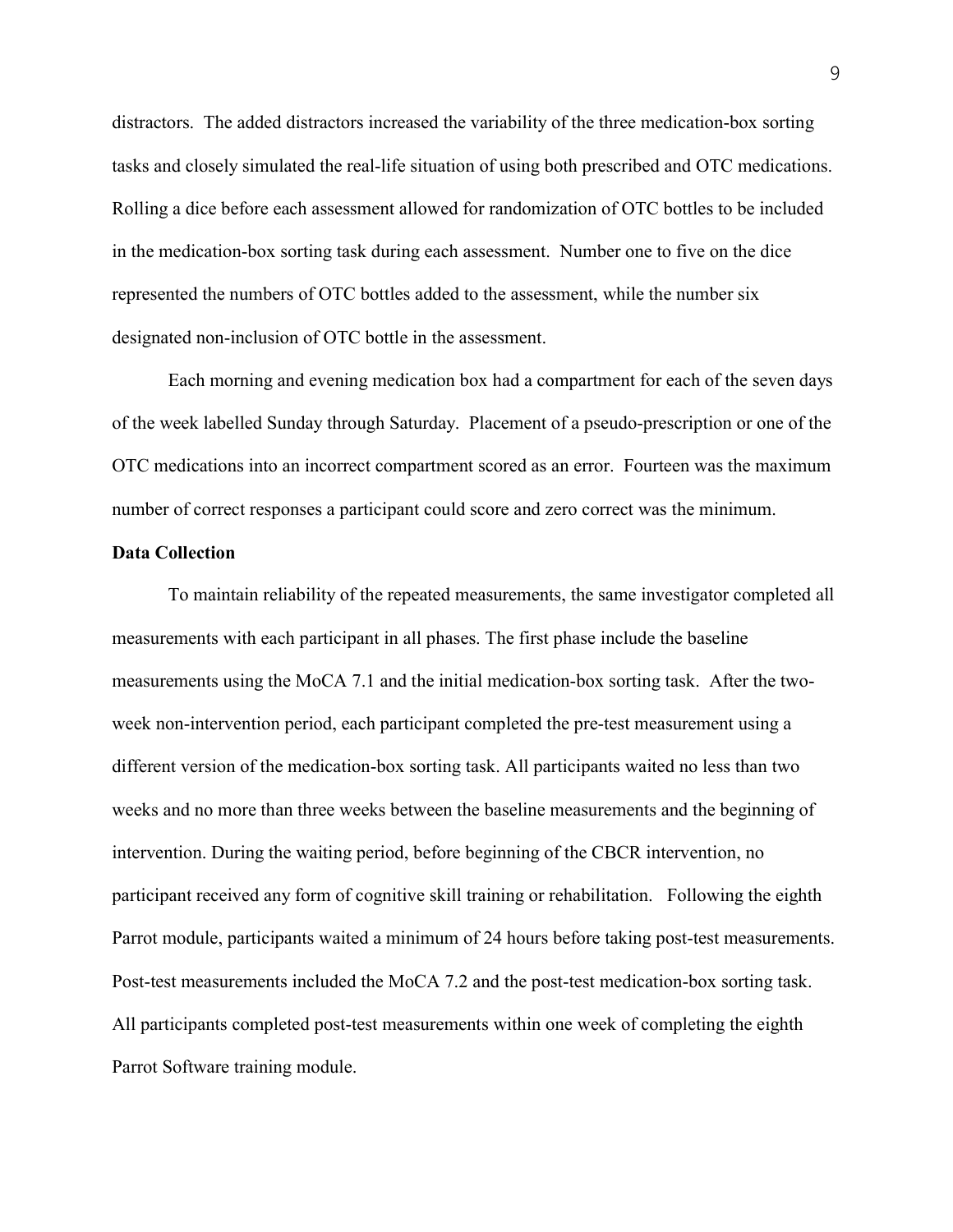#### Data Analysis

Demographic data, MoCA, and medication-box sorting task scores were entered into Microsoft Excel and imported into SPSS software version 12.0 (SPSS, Inc., Chicago, IL) for data analysis. Descriptive statistics outlined the characteristics of the participants. Due to the small sample size, the results from the medication-box sorting tasks were tested for normality distribution using the Anderson Darling Test. Since they failed the Anderson Darling Test  $(p<0.01)$ , the scores from the medication-box sorting tasks cannot be assumed as distributed normally. Hence, the mean score values of the baseline, pre-test, and post-test medication-box sorting tasks were analysed using Friedman one-way repeated measures analysis by ranks due to the non-parametric nature of the scores. The mean values of MoCA baseline and post-test measurements, and changes in these measurements were analysed using two-tailed paired samples t-tests at .05 significance level. Eta-square determined the effect size of the MoCA results while Pearson product-moment correlation coefficient was used to search for relationships between extraneous variables (age, education level, self-reported medication management, previous experience with CBCR and types of ABI) and scores on the MoCA and medication-box sorting task measurements.

#### **Results**

The investigators screened 25 adults with ABI and 13 met the inclusion criteria. One participant dropped out during the intervention phase due to difficulties with completing the Parrot Software modules. The remaining 12 participants completed the study in its entirety and were included in the data analysis. The average age of the participants was 61 ( $SD = 15.79$ ) and the majority (83%) were male. The diagnoses included strokes, TBIs, and brain tumours (Table 1).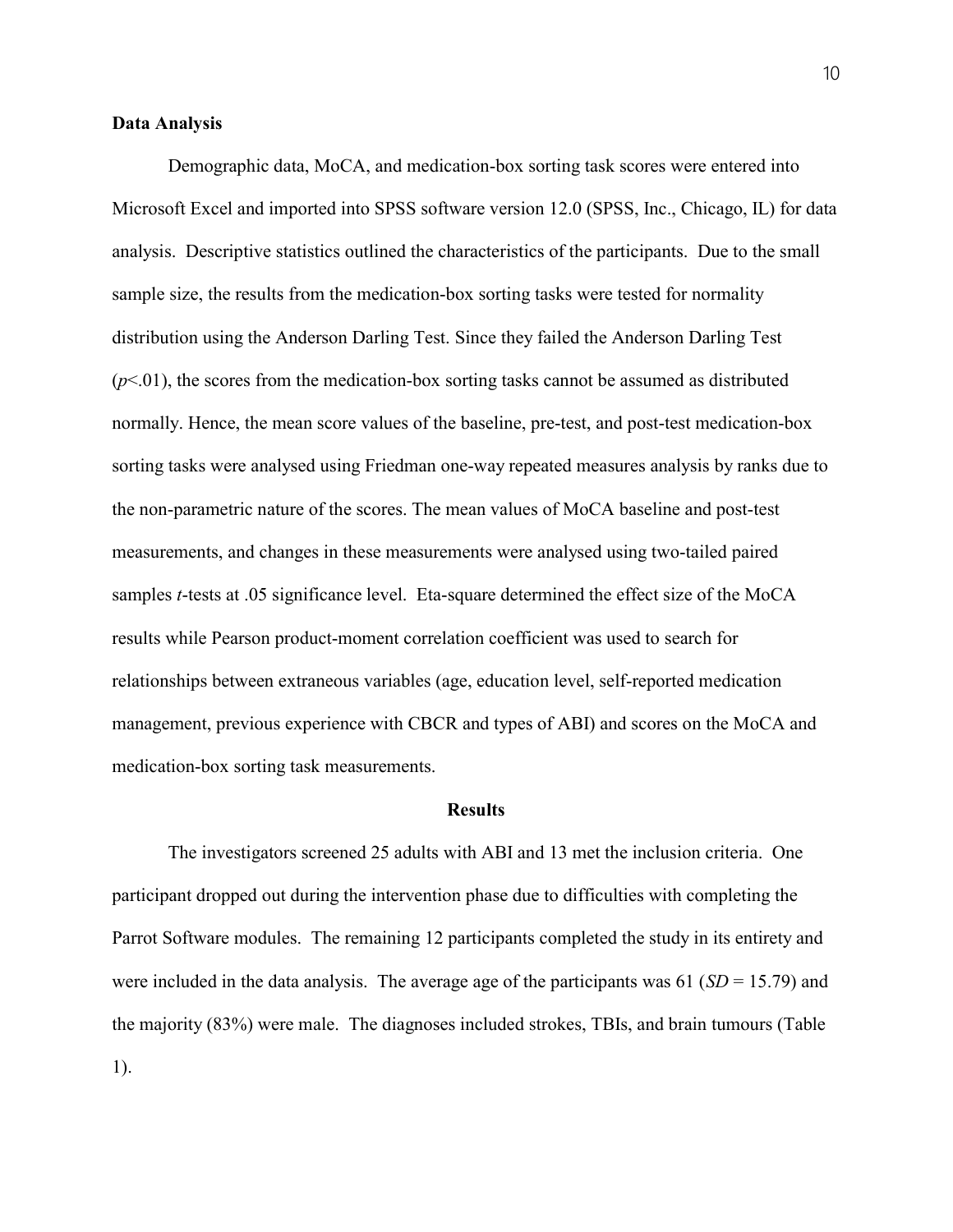#### MoCA Scores

Significant statistical difference in baseline and post-test global cognition scores was found after CBCR intervention. The mean overall increase was 3.25 with a standard deviation of 2.90 (t (11) = 3.89, p = .03). The eta-squared statistics ( $\eta^2$ =.58) indicated a medium effect size (Cohen, 1988). However, the results showed no significant effect on either the attention or the memory sub-scores. The mean increase for attention sub-scores was 0.42 with a standard deviation of 0.90 (t (11) = 1.60,  $p = .137$ ). The mean increase for memory sub-scores was 0.75 with a standard deviation of 1.76 (t (11) = 1.47,  $p = .17$ ) (Table 2). Therefore, these results allow for partial rejection of the first hypothesis that the Parrot Software CBCR would not improve overall cognition, and/or attention and/or memory skills as measured by the MoCA.

#### Medication-box Sorting Task

 On the other hand, the results do not allow for rejection of the second hypothesis that the effects of the changes in cognitive skills would not generalize to improved performance in a novel daily living task. Based on the Friedman test,  $X^2(2) = 2.38$  ( $p = .30$ ), there was no significant differences among the baseline ( $M = 0.58$ ,  $SD = 2.02$ ), pre-test ( $M = 1.67$ ,  $SD = 2.74$ ), and post-test ( $M = 1.17$ ,  $SD = 4.04$ ) medication-box scores. In addition, there was no significant correlation between randomised OTC bottles and pre-test ( $r(10) = -.45$ ,  $p = .15$ ) or post-test ( $r$ )  $(10) = .186$ ,  $p = .56$ ) scores of the medication-box sorting tasks.

#### Ancillary Results

 In regard to the medication-box sorting tasks, the investigators compared the baseline, pre-test, and post-test scores of the participants who reported medication self-management ( $n =$ 6) and participants who reported they did not self-manage medications ( $n = 6$ ). The Friedman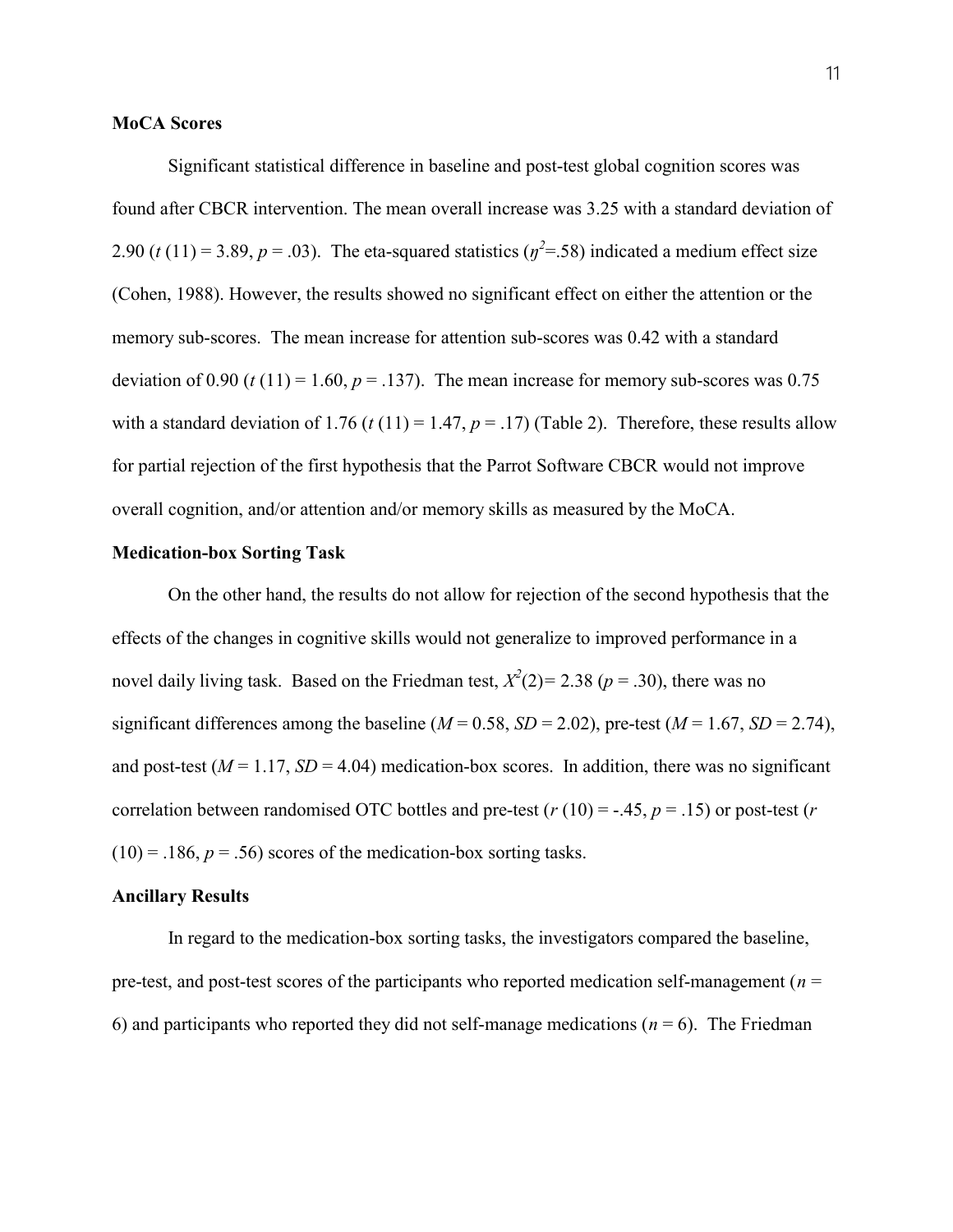tests showed no significant difference for those with experience in medication management and those without experience  $(X^2(2) = 0.20, p = .91; X^2(2) = 4.00, p = .14$  respectively).

The investigators also compared the overall MoCA scores of participants with previous CBCR experience  $(n = 7)$  and participants without previous CBCR experience  $(n = 5)$ . There was a significant different (t (10) = 3.91,  $p = 0.01$ ) in overall increase in MoCA scores for participants without previous CBCR ( $M = 5.80$ ,  $SD = 2.39$ ) experience compared to participants with CBCR experience ( $M = 1.43$ ,  $SD = 1.51$ ). Lastly, there was no significant effect on MoCA or medication-box scores based on extraneous factors such as age, education level, or type of ABI diagnosis.

#### **Discussion**

The primary purpose of this exploratory study was to search for occurrence of generalization from gains made in global cognition, attention, and/or memory from the Parrot CBCR program to a performance-based task. Approximately 34% of the variance in the MoCA scores were found to be due to the Parrot CBCR program. The medium effect size of MoCA scores from baseline to post-test suggests that the Parrot CBCR program may be an effective intervention tool to increase global cognitive skills in individuals with ABI. In addition, its low cost and ease of Internet access for multiple users on one group account might afford facilities at varying levels of care and community-based organizations an opportunity to implement a relatively simple intervention aims for improving global cognition in individuals with ABI.

However, significant improvement did not emerge in the cognitive domains of attention and memory. These findings contradict the results found by Li et al. (2013). The previous study found statistically significant changes in individuals with chronic ABI in both attention and memory after utilizing the Parrot CBCR program. The lack of statistical significant changes in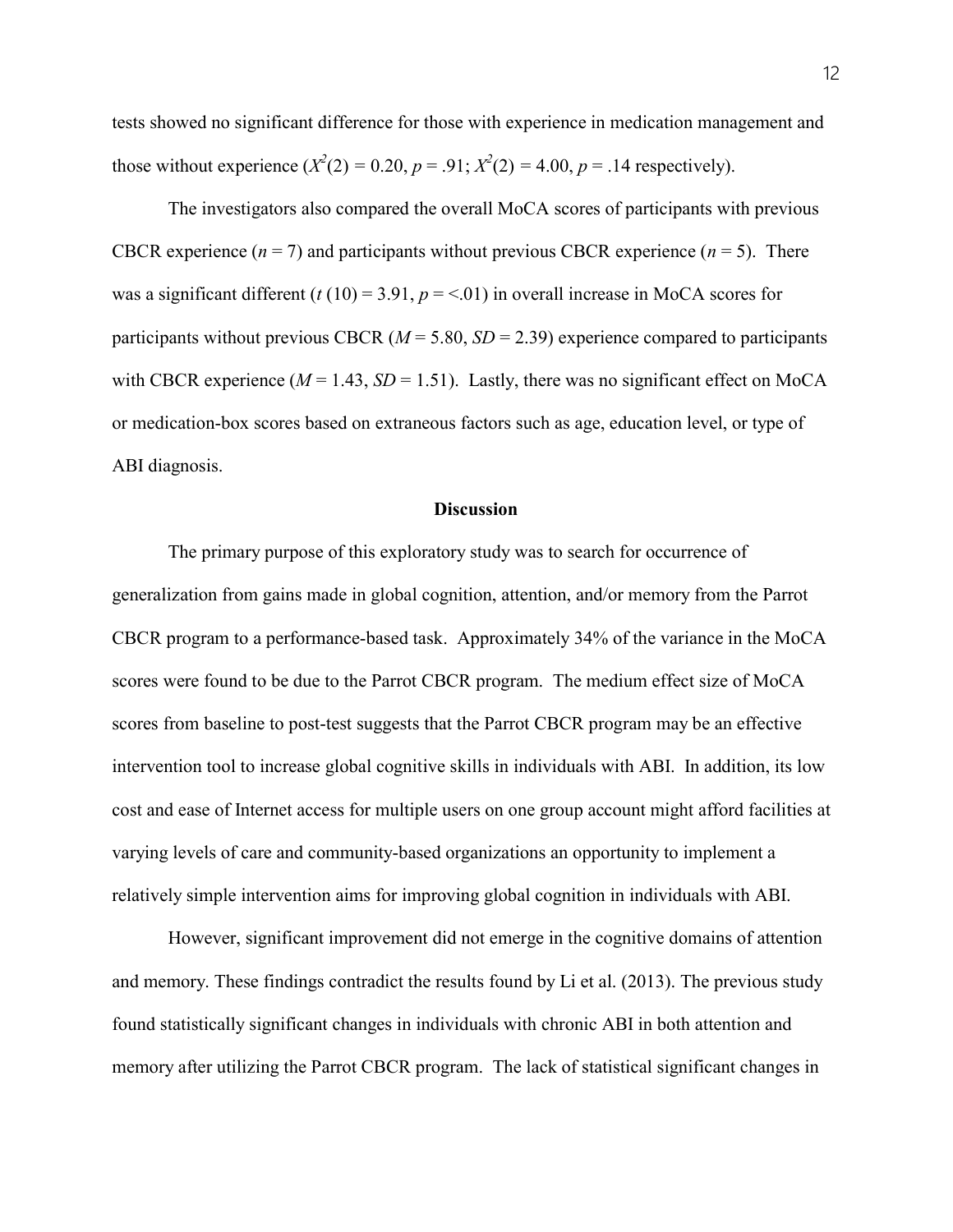attention and memory in this study may be due to the differences in the study samples. Participants were included in this study as long as a cognitive impairment was demonstrated based on the standard cut off score of 26 out of 30 on the MoCA baseline assessment. As a result, the participants in this study had a broad range of severity in global cognitive impairment and majority of them had moderate to severe impairments in attention and/or memory. This differed from the Li's et al. (2013) study that used a more narrow inclusion criterion and excluded those with severe cognitive impairments in attention and memory. Using the Cognistat assessment (Cognistat Inc., Montreal, Canada) as their screening tool, Li et al. (2013) recruited a group of participants  $(N=11)$  that were more homogeneous with mild to moderate impairments in attention and memory. The differences in inclusion criteria may have led to the disparity of results and that the Parrot CBCR program may have different effects for individuals with different severity of cognitive impairments. In addition, similar to Li's et al. (2013) study, participants in both studies completed eight 1-hour modules in the Parrot program. With more severe impairments in attention and memory, the participants in this study may have required different practice intensity and frequency. As a result, the Parrot CBCR program did not appear to improve any singular cognitive domain but global cognition instead. One other possible explanation was the differences between MoCA and Cognistat. While MoCA gives a maximum of five points in delayed recall, Cognistat gives 12. Cognistat allows for category and multiplechoice prompts. MoCA, on the other hand, does not allow for any prompt and therefore, if participants were not able to provide a straight recall, they did not receive any point for the missed item. These differences may have affected the sensitivities of the two assessments in detecting small, but significant, changes in memory, with Cognistat being more sensitive than MoCA.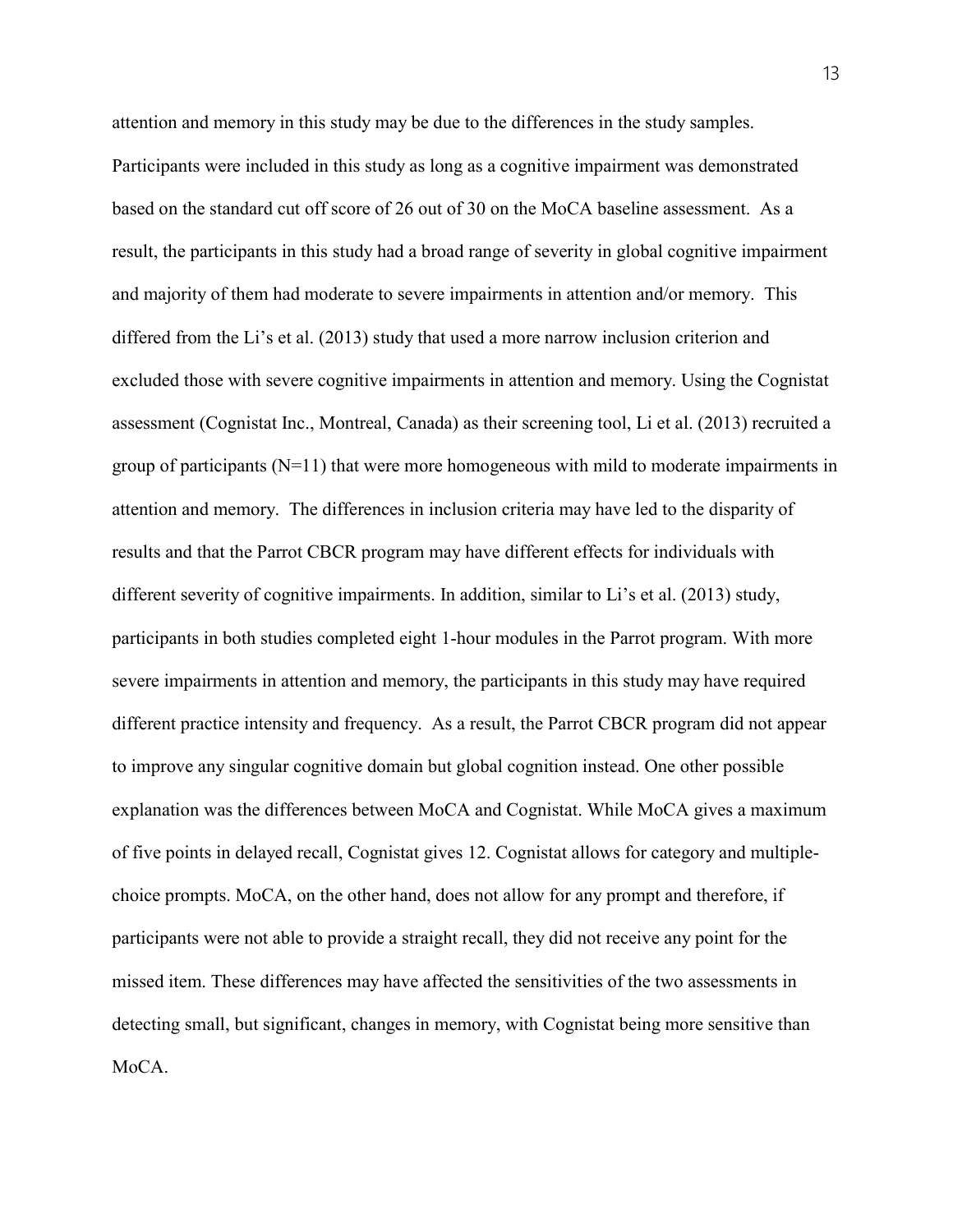Statistically, there were no significant changes in medication-box scores among the baseline, pre-test, and post-test measurements indicating that the improvement in global cognition did not generalize to better performance in the novel daily living task of medicationbox sorting task. These results are consistent with the findings of Ehlhardt et al. (2005) which showed that generalizing skills practiced in significantly varied contexts were difficult for individuals with ABI to accomplish. While the chosen CBCR modules exposed the participants to repetitive practices in the domains of memory and attention, the CBCR program was considerably different in context from the context of the medication-box sorting task. The lack of generalization of global cognitive skill gained from the CBCR program to the medication-box sorting task also coincides with findings by Toglia et al. (2010), suggesting that effective interventions should incorporate focused training that targets skill transfer and generalization. The multi-contextual approach used by Toglia et al. (2010) specifically addressed generalization in each intervention session by systematically modifying activities and changing the context to resemble real life tasks. The context of the CBCR intervention in this study remained the same throughout the eight sessions and was not approximated to the context of the medication-box sorting task.

A second possible explanation might be that the medication-box sorting task was too challenging for this population. Being a novel activity, the task requirements may have been beyond the cognitive capabilities of the participants in spite of their overall improvement in cognition, especially for those who had severe impairments in attention and/or memory. In addition, even though Li et al. (2013) found that eight hours of practicing on the Parrot CBCR program brought about improvement in attention and memory in individuals with mild to moderate cognitive impairment post-ABI, there is not adequate evidence to determine the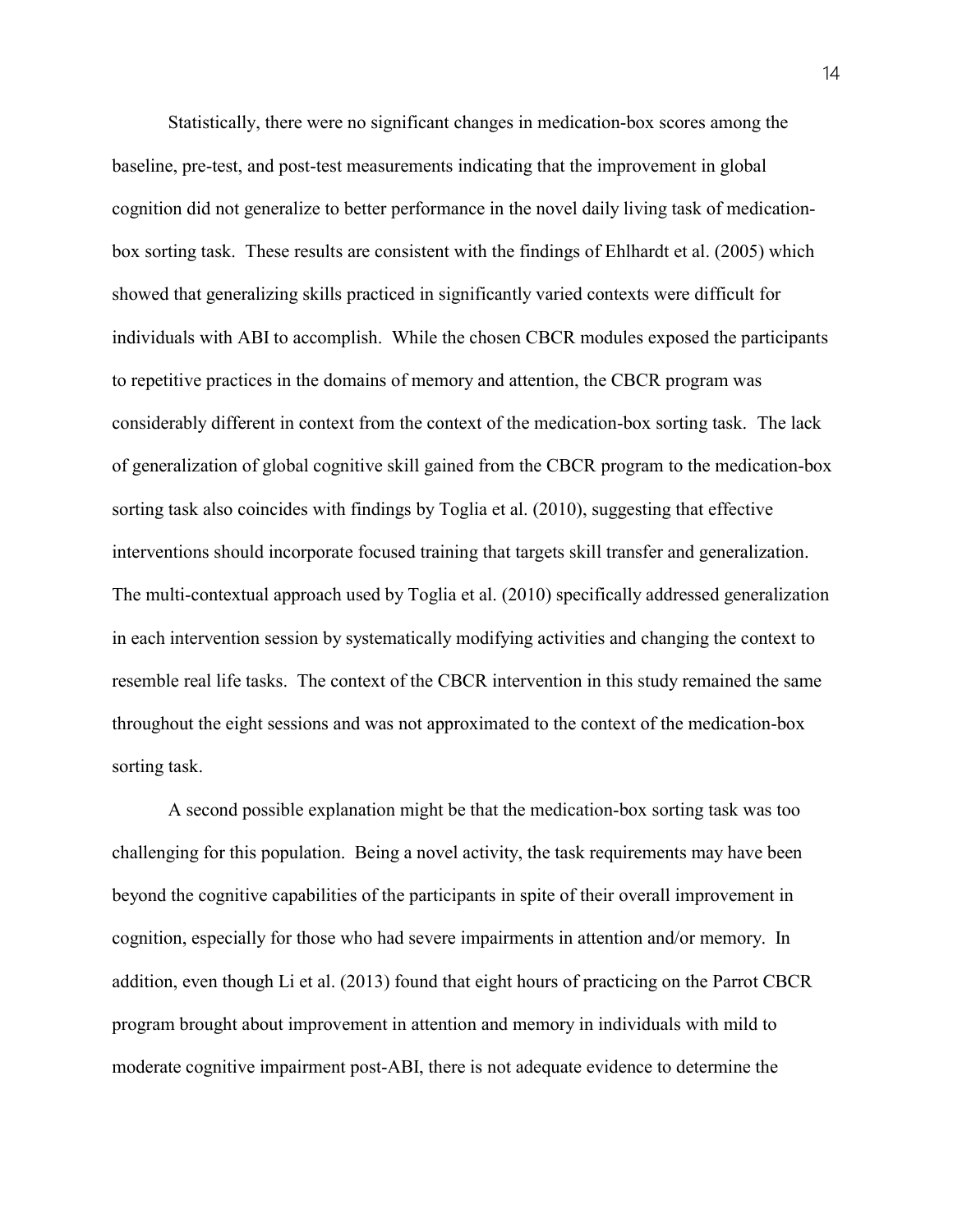optimal hours and frequency of practice. Hence, the eight 1-hour weekly CBCR sessions may not have been effective to significantly enhance attention or memory and promote changes in performance for the population in this study.

Experience in previous medication self-management was one of the questions on the demographic questionnaire completed by the participants. Contrary to the assumption that medication management skills may be able to transfer across contexts, the results of the study indicate that even for those participants who reported medication self-management at home were not able to perform the medication-box sorting task successfully. Since the demographic questionnaire did not differentiate the methods of medication management, such as with or without use of a medication box, this result may suggest that the context and task demands of medication self-management play an important role in transfer of skill. The medication-box sorting task used in this study may have differed greatly from medication management methods employed at home by the six experienced participants. Thus, transfer of skill across context was not evident.

Even though previous experience with CBCR would be considered as a confounding factor, our results showed no interference. On the contrary, the finding indicated a significant improvement in global cognition for those participants without previous CBCR experience over those with CBCR experience. A possible explanation is that individuals without previous CBCR experience could have been more intrinsically motivated to use the computer-training program since it was a novel task and therefore spent more energy "learning" in this new context. The findings may also indicate that those participants with previous CBCR experience might have reached a plateau or that CBCR intervention might have a ceiling effect, where continuing CBCR sessions would have little effect on improving cognition. Likewise, Gaitan et al. (2013)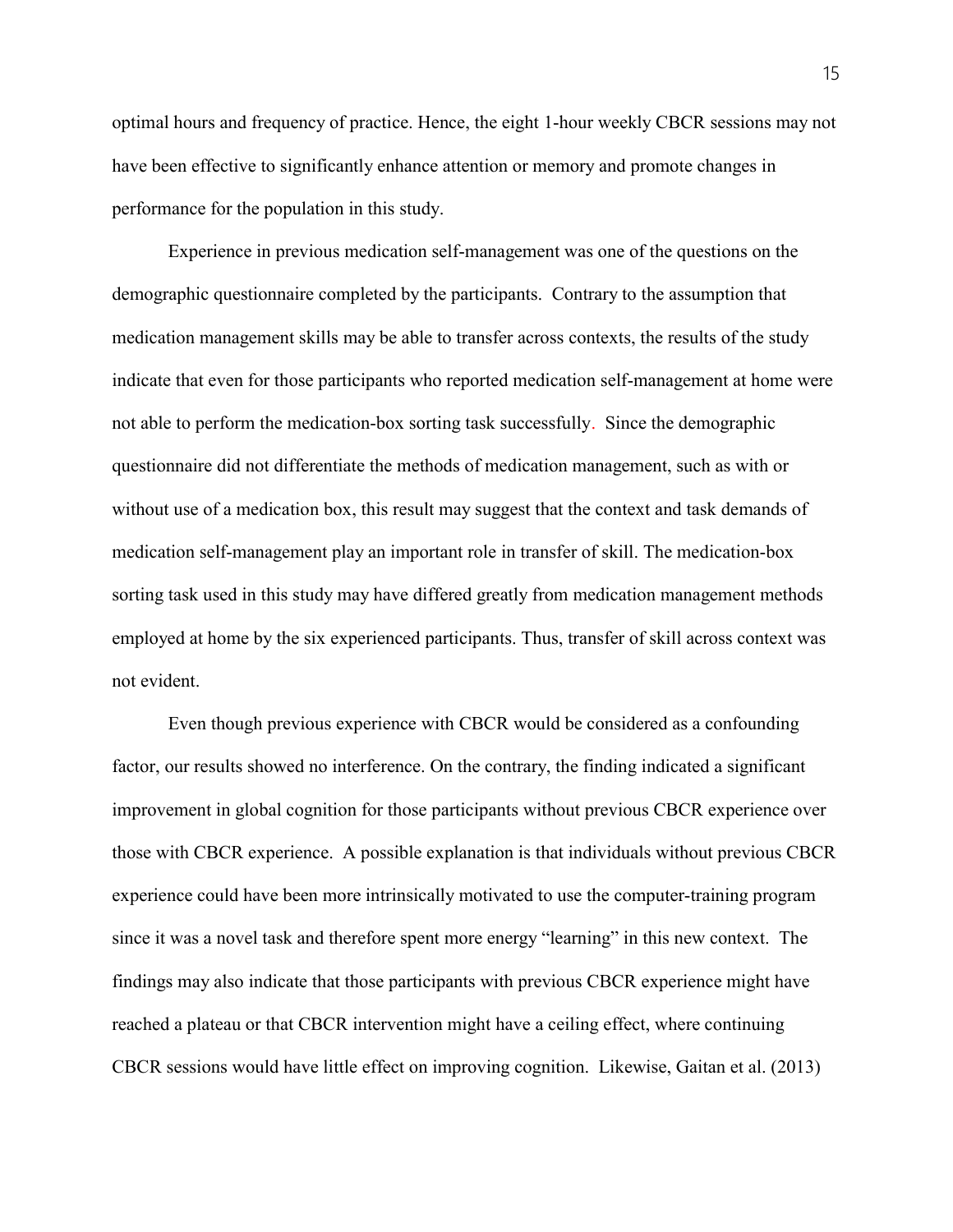and Kwok et al. (2011) reported similar findings when utilizing a CBCR intervention with individuals with mild cognitive impairments, supporting the notion that providing the <sub>屠</sub>ust right challenge · can improve outcomes.

While the results from this study are inconclusive, the study generates possible implications for the advancement of cognitive rehabilitation and occupational therapy practice. The findings presented above confirm that CBCR as a stand-alone intervention may not be an effective rehabilitation method to facilitate generalization of skill and performance improvement in individuals with ABI. These findings accord with the recommendation from the Cognitive Rehabilitation Task Force of the American Congress of Rehabilitation Medicine Brain Injury Interdisciplinary Special Interest Group (Cicerone et al., 2011). While technology continues to progress, the field of rehabilitation must also continue to evolve. As CBCR programs continue to gain popularity (Yip & Man, 2009), they will continue to provide convenient opportunities for individuals with cognitive impairment to participate actively in their recovery process. The results of this study, at a minimum, expand awareness that although cognition may have increased after using a CBCR program, detection of these changes may be only exclusive to neuropsychological measurements. Since performance improvement is the primary focus in occupational therapy, the use of neuropsychological measurements only without confirmation with an ecologically valid performance-based assessment does not allow therapists to accurately assert progress in daily living tasks after therapy. Furthermore, the gain in cognition obtained through CBCR programs may need to be thoughtfully generalized to daily living tasks through systematic, individualized therapy in a multitude of contexts.

#### Limitations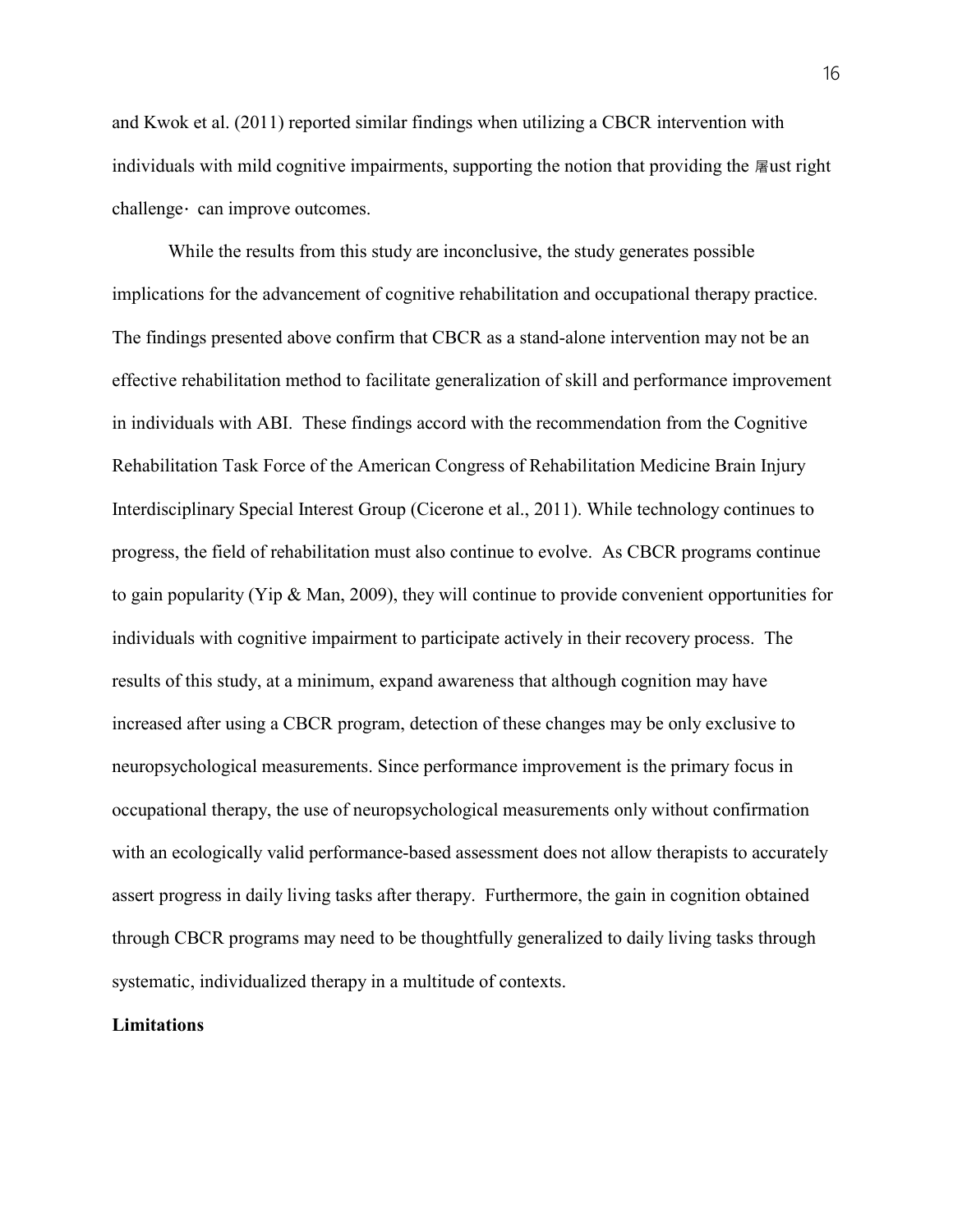The study is limited by the small sample size. In addition, convenience sampling yielded a group of participants from a single community-based program, whose ages widely span from 34 to 84. Therefore, generalization of the results to the larger ABI population will not be appropriate. Due to the use of an unconventional, non-standardized measurement tool, the medication-box sorting task, a power analysis to determine the sample size needed to reach statistical significance was unobtainable. The investigators allowed all individuals who met the inclusion criteria to participate in the study. However, this also may have promoted the likelihood of a heterogeneous group, especially since all participants were from the same community-based day program.

In designing the study, the investigators wanted to utilize a novel and yet functional task. Since it is common for individuals with ABI to take multiple medications, hence the medicationbox sorting task. However, the medication-box sorting task developed by the investigators as a measurement has not undergone testing with a population of individuals with ABI and there was a potential for learned effect when completing the task multiple times. While the former concern was incidentally addressed in this small-scale exploratory study, the investigators chose to utilize two methods to address the latter limitation, the variance in each of the medication-box sorting tasks and randomisation of the OTC distractions. Nevertheless, whether the medication-box sorting task was an appropriate tool for this study sample remains questionable.

Another limitation to the study was the self-report demographic questionnaire. Participants could have inaccurately provided answers to items in the questionnaire, especially since all participants had varying degree of cognitive impairments. One of the questions in the demographic questionnaire asked for experience with medication self-management, but it may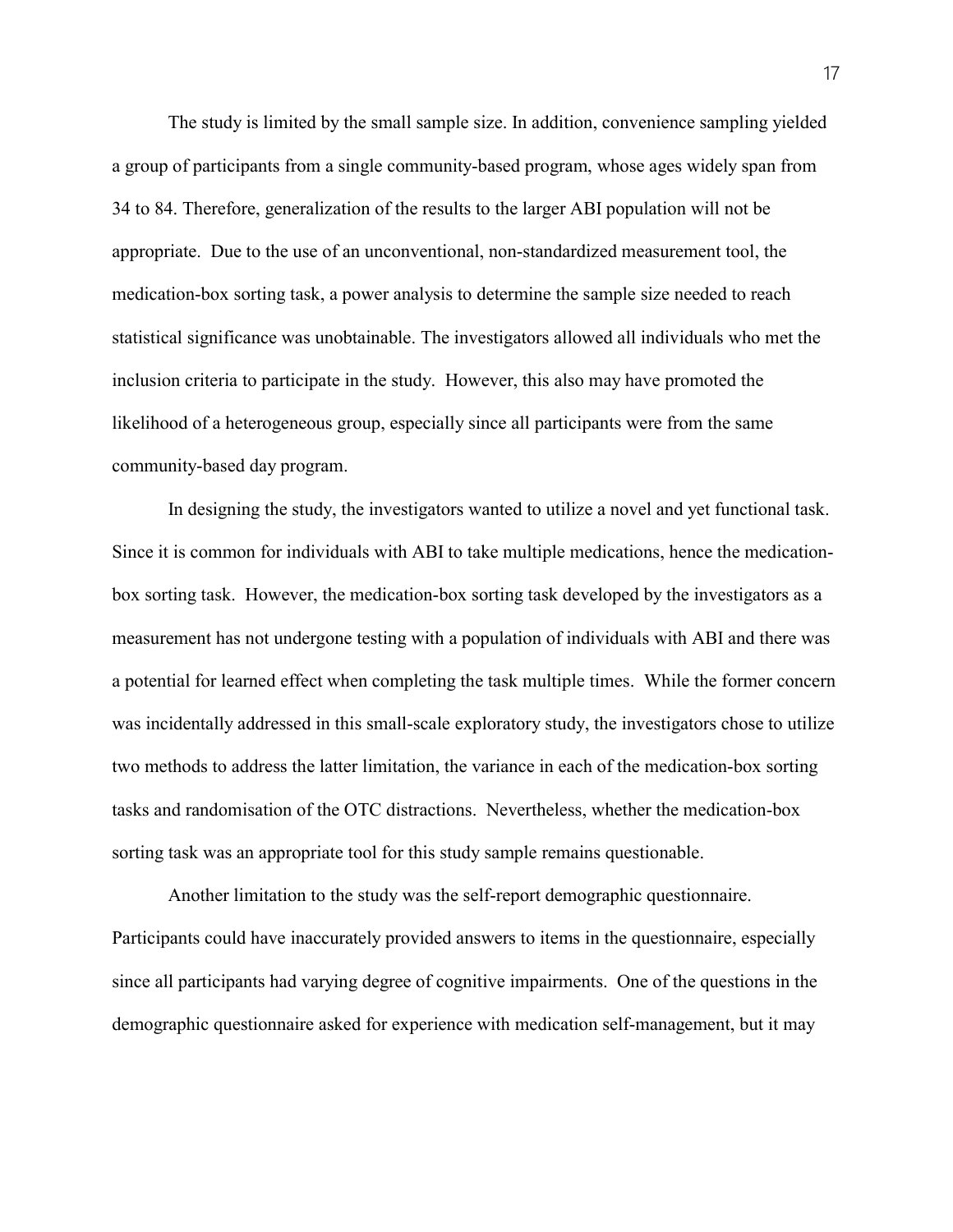not have been specific enough to delineate the methods for managing medications at home. Therefore, the validity of any results related to the demographic questionnaire remains doubtful.

#### Conclusion

Individuals with ABI often have persistent and chronic residual cognitive deficits. The cognitive domains of attention and memory are often most notably affected. These deficits can affect activities of daily living, social participation, and the overall quality of life. With the advance in technology and Internet accessibility, CBCR has become one of the more frequent remediation approaches used due to its popularity and convenience. Recent research shows that CBCR programs can be effective in remediation of cognitive deficits in individuals with ABI, but there is limited research that examines the occurrence of the generalization of skill to a novel activity of daily living.

 To address this gap in literature, this study evaluated the occurrence of skill generalization from gain in cognition attained from a CBCR program to a performance-based medication-box sorting task. Essentially, the investigators discovered while a CBCR program may have increased the participants' global cognition, but the improvement was not demonstrated in a performance-based context. This study provides supportive evidence to maintain utilization of a CBCR program as an adjunctive therapeutic modality only. The exploratory nature of this study and the small sample size warrant replication with a larger more homogeneous sample. Furthermore, future research should investigate ecologically valid assessments and interventions that utilize functional activities that are salient to the population. In combination, future studies should include interventions that can bridge the gap between CBCR and improved performance in necessary and desired daily living tasks.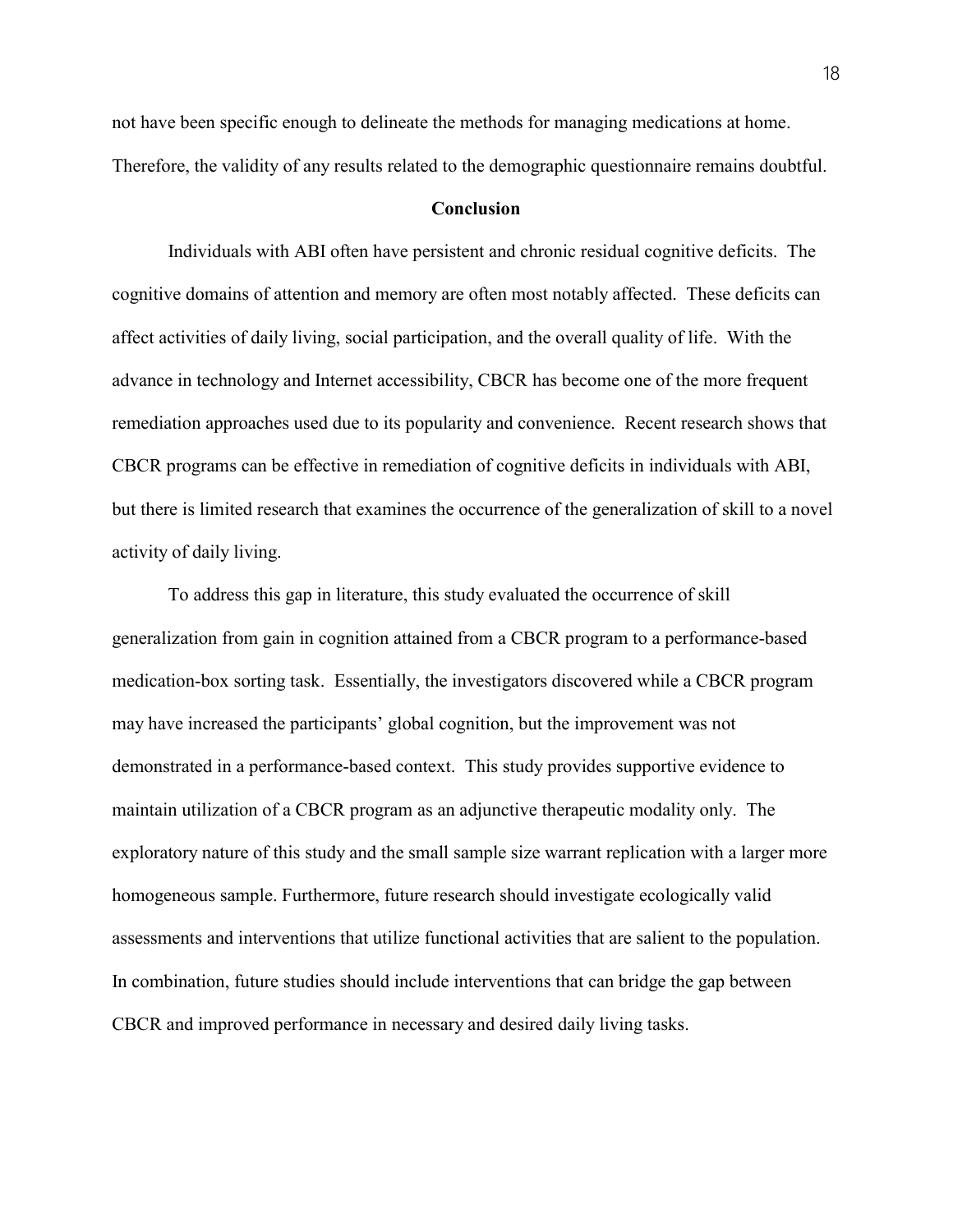#### References

- Averbuch, S., & Katz, N. (2005). Cognitive rehabilitation: A retraining model for clients with neurological disabilities. In N. Katz (Ed.), *Cognition and occupation across the lifespan*: Models for intervention in occupational therapy (p. 13-138). Bethesda, MD: AOTA Press.
- Centers for Disease Control and Prevention. (2013). Brain injury. Retrieved from http://www.cdc.gov/NCBDDD/braininjury/data.html
- Cicerone, K. D., Langenbahn, D. M., Braden, C., Malec, J. F., Kalmar, K., Fraas, M., & ... Ashman, T. (2011). Evidence-based cognitive rehabilitation: Updated review of the literature from 2003 through 2008. Archives of Physical Medicine & Rehabilitation, 92(4), 519-530. doi:10.1016/j.apmr.2010.11.015
- Cohen, J. (1988). Statistical power analysis for the behavioral sciences (2nd ed.). New Jersey: Lawrence Erlbaum
- Dong, Y., Sharma, V.K., Chan, B.P., Venketasubramanian, N., Teoh, H.L., Seet, R.C.S., …Chen, C., (2010). The Montreal cognitive assessment (MoCA) is superior to the minimental state examination (MMSE) for the detection of vascular cognitive impairment after acute stroke. Journal of Neurological Sciences, 299, 15-18. doi:10.1016/j.jns.2010.08.051
- Ehlhardt, L. A., Sohlberg, M. M., Glang, A., & Albin, R. (2005). TEACH-M: A pilot study evaluating an instructional sequence for persons with impaired memory and executive functions. Brain Injury, 19(8), 569-583. doi: 10.1080/02699050400013550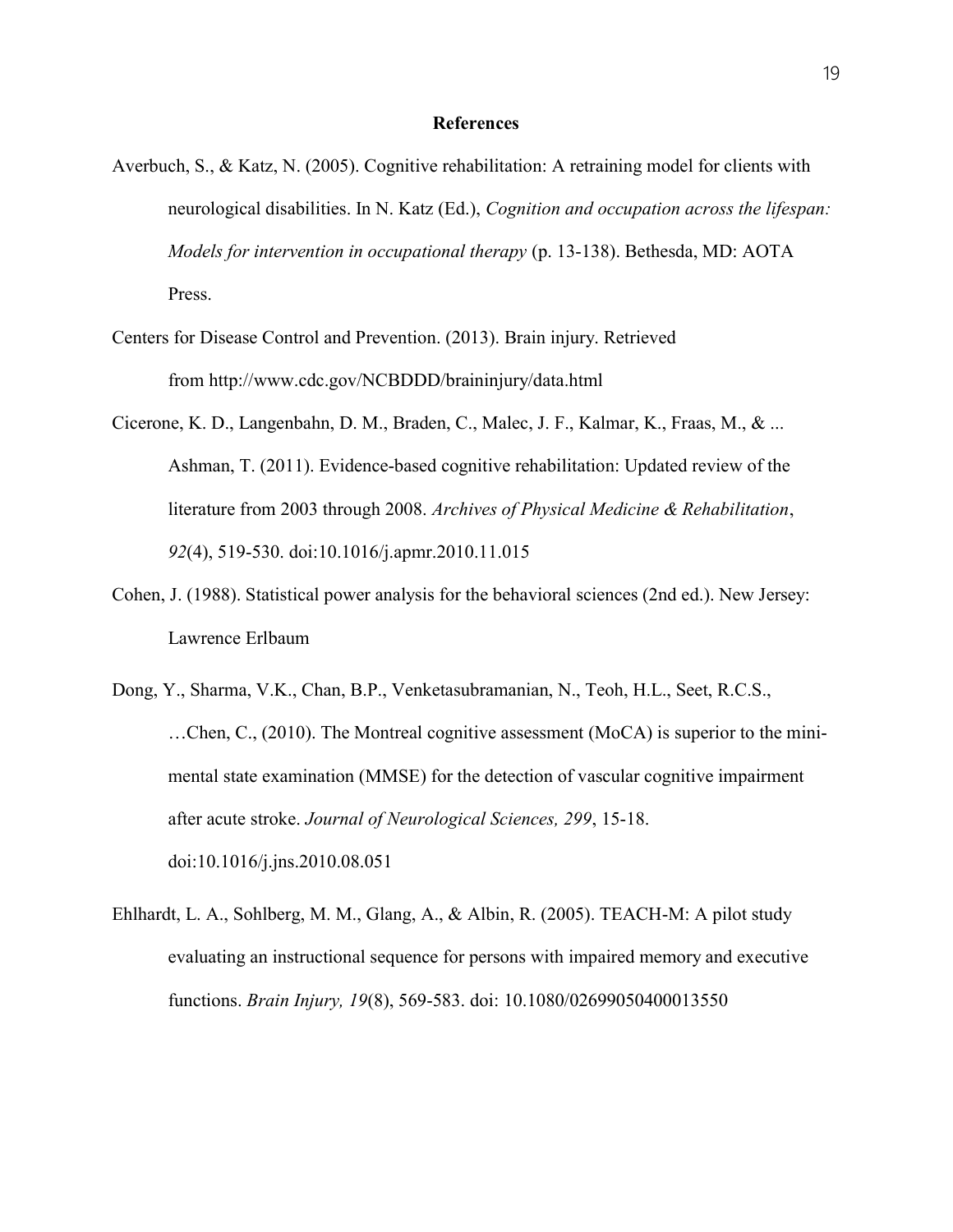- Finn, M., & McDonald, S. (2011). Computerised cognitive training for older persons with mild cognitive impairment: A pilot study using a randomised controlled trial design. *Brain* Impairment, 12(3), 187-199. doi:10.1375/brim.12.3.187
- Gaitan A., Garolera, M., Cerulla, N., Chico, G., Rodriguez-Querol, M., & Canela-Soler, J. (2013). Efficacy of an adjunctive computer-based cognitive training program in amnestic mild cognitive impairment and Alzheimer's disease: a single-blind, randomised clinical trial. International Journal Of Geriatric Psychiatry, 28(1), 91-99. doi:10.1002/gps.3794
- Giuffrida, C. G., Demery, J. A., Reyes, L. R., Lebowitz, B. K., & Hanlon, R. E. (2009). Functional skill learning in men with traumatic brain injury. American Journal of Occupational Therapy, 63, 398-407. doi:10.5014/ajot.63.4.398
- Johansson, B., & Tornmalm, M. (2012). Working memory training for patients with acquired brain injury: effects in daily life. Scandinavian Journal Of Occupational Therapy, 19(2), 176-183. doi:10.3109/11038128.2011.603352
- Kwok, T., Chau, W., Yuen, K., Wong, A., Li, J., Shiu, R., & Ho, F. (2011). Who would benefit from memory training? A pilot study examining the ceiling effect of concurrent cognitive stimulation. Clinical Interventions In Aging, 6, 83-88.
- Li, K., Robertson, J., Ramos, J., & Gella, S. (2013). Computer-based cognitive retraining for adults with chronic acquired brain injury: A pilot study. Occupational Therapy in Health Care, 27(4), 333-344 doi:10.3109/07380577.2013.844877
- Lindqvist, E., & Borell, L. (2010). The match between experienced difficulties in everyday activities after stroke and assistive technology for cognitive support. Technology and Disability, 23(2010), 89-98. doi:10.3233/TAD20100294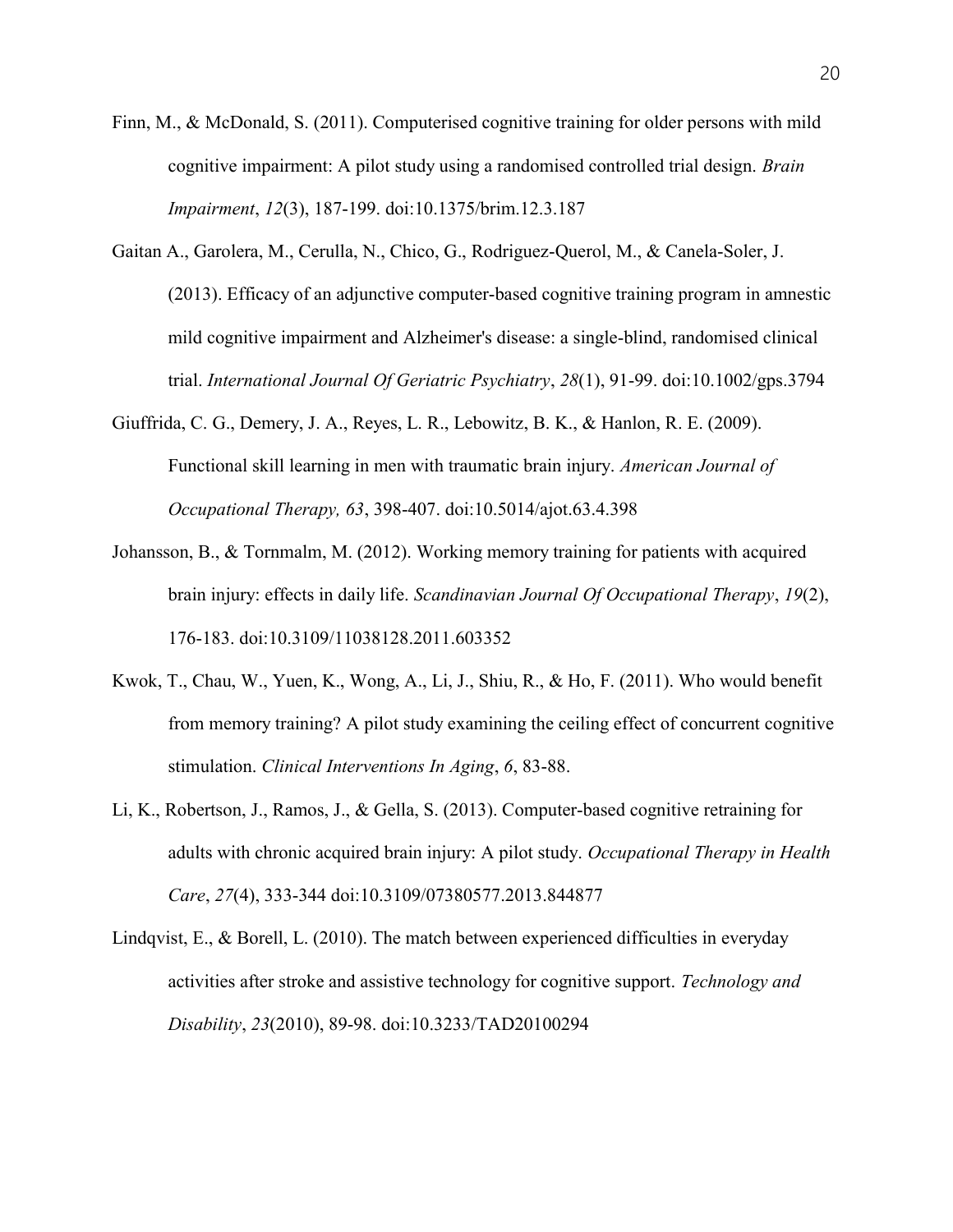- Lundqvist, A., Grundstrom, K., Samuelsson, K., & Ronnberg, J. (2010). Computerized training of working memory in a group of patients suffering from acquired brain injury. Brain Injury, 24(10), 1173-1183. doi:10.3109/02699052.2010.498007
- Nasreddine, Z. S., Phillips, N. A., Bédirian, V., Charbonneau, S., Whitehead, V., Collin, I., & ... Chertkow, H. (2005). The Montreal cognitive assessment, MoCA: A brief screening tool for mild cognitive impairment. Journal of The American Geriatrics Society, 53(4), 695- 699. doi:10.1111/j.1532-5415.2005.53221.x
- McGraw-Hunter, M., Faw, G. D., & Davis, P. K. (2006). The use of video self-modeling and feedback to teach cooking skills to individuals with traumatic brain injury: A pilot study. Brain Injury, 20(10), 1061-1068. doi: 10.1080/02699050600912163
- Melton, A. K., & Bourgeois, M. S. (2005). Training compensatory memory strategies via the telephone for persons with TBI. Aphasiology, 19(3-5), 353-364. doi: 10.1080/02687030444000804
- Olson, R.A., Chhanabhai, R., & McKenzie, M. (2008). Feasibility study of the Montreal cognitive assessment (MoCA) in patients with brain metastases. Support Care Cancer, 16, 1273-1278. doi:10.1007/s00520-008-0431-3
- Parrot Software [Computer software]. West Bloomfield, MI. Retrieved from www.parrotsoftware.com

Pendlebury, S.T., Cuthbertson, F.C., Welch, S.J.V., Mehta, Z., & Rothwell, P.M. (2012). Underestimation of cognitive impairment by mini-mental state examination versus Montreal cognitive assessment in patients with transient ischemic attack and stroke: A population-based study. Stroke, 41, 1290-1293. doi:10.1161/STROKEAHA.110.579888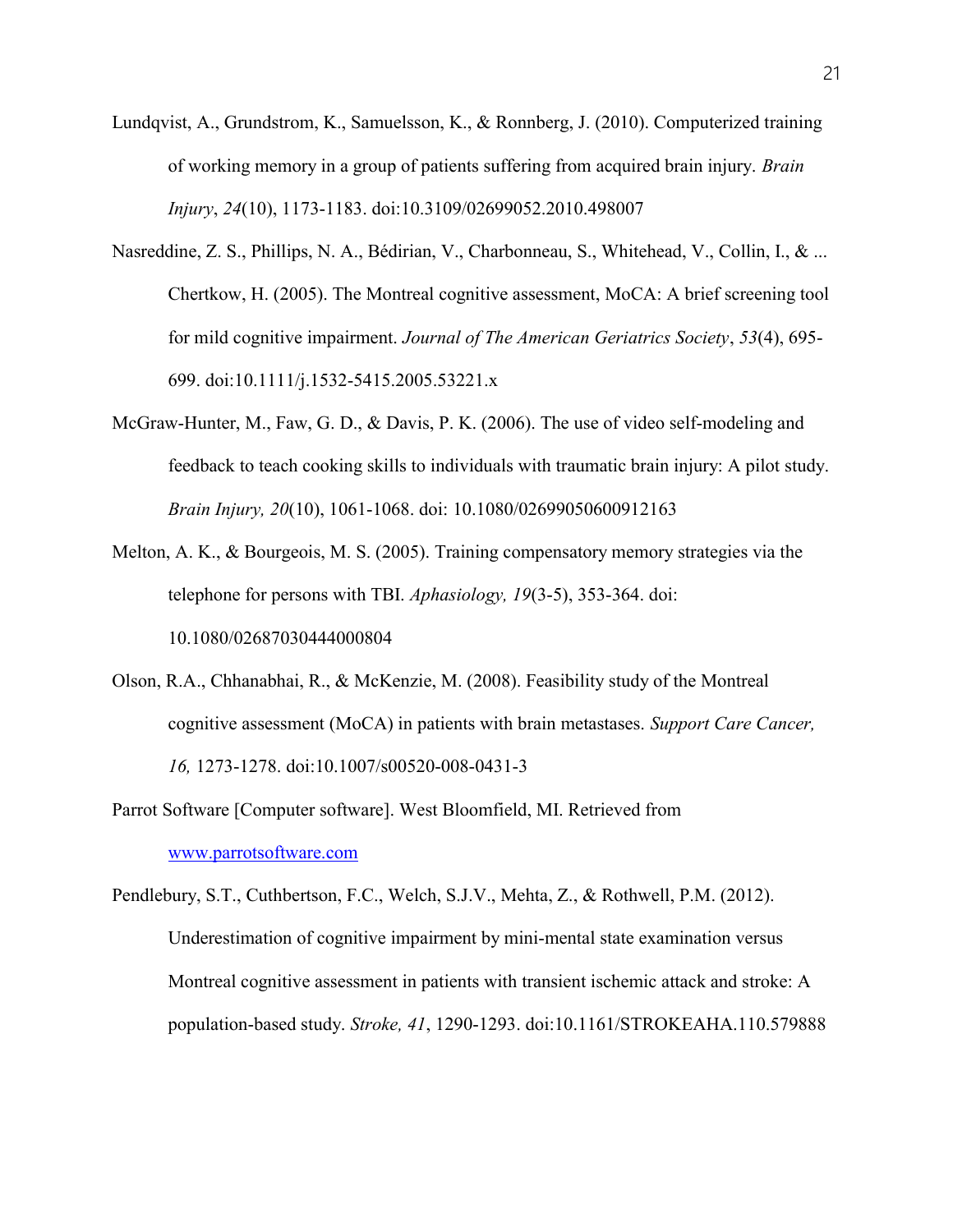- Rees, L., Marshall, S., Hartridge, C., Mackie, D., & Weiser, M. (2007). Cognitive interventions post acquired brain injury. Brain Injury, 21(2), 161-200. Retrieved from http://informahealthcare.com/loi/bij/
- Schweizer, T. A., Al-Khindi, T., & Macdonald, R. L. (2012). Mini-mental state examination versus Montreal cognitive assessment: Rapid assessment tools for cognitive and functional outcome after aneurysmal subarachnoid hemorrhage. Journal of the Neurological Sciences, 316(1-2), 137-140. doi: 10.1016/j.jns.2012.01.003
- Silver, J., McAllister, T., & Yudofsky, S. (2011). Textbook of traumatic brain injury. (2<sup>nd</sup> ed). Arlington, VA: American Psychiatric Publishing Inc.
- Slomine, B., & Locascio, G. (2009). Cognitive rehabilitation for children with acquired brain injury. Developmental Disabilities Research Reviews, 15(2), 133-143. Retrieved from http://onlinelibrary.wiley.com/journal/
- Tam, S. F., & Man, W. K. (2004). Evaluating computer-assisted memory retraining programmes for people with post-head injury amnesia. Brain Injury, 18(5), 461-470. doi:10.1080/02699050310001646099
- Toglia, J. P. (1991). Generalization of treatment: A multicontext approach to cognitive perceptual impairment in adults with brain injury. American Journal of Occupational Therapy, 45, 505-516. Retrieved from http://www.ajot.aotapress.net/
- Toglia, J.P. (2005). A dynamic interactional approach to cognitive rehabilitation. In N. Katz (Ed.), Cognition and occupation across the lifespan: Models for intervention in occupational therapy (p. 161-201). Bethesda, MD: AOTA Press.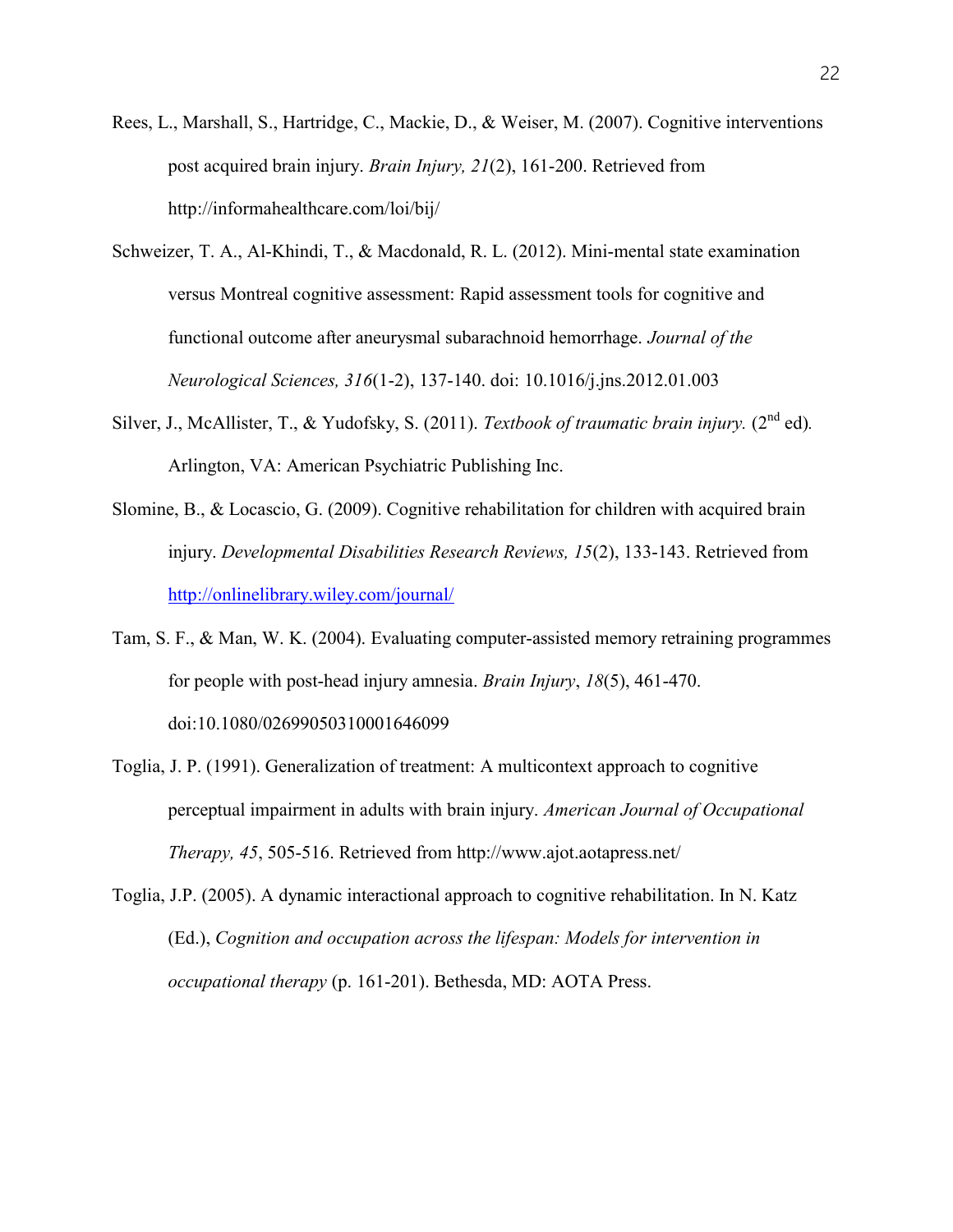- Toglia, J., Johnston, M. V., Goverover, Y., & Dain, B. (2010). A multicontext approach to promoting transfer of strategy use and self-regulation after brain injury: An exploratory study. Brain Injury, 24(4), 664-677. doi: 10.3109/02699051003610474
- Topolovec-Vranic, J., Cullen, N., Michalak, A., Ouchterlony, D., Bhalerao, S., Masanic, C., Cusimano, M. D., (2010). Evaluation of an online cognitive behavioural therapy program by patients with traumatic brain injury and depression. Brain Injury, 24(5), 762-772. doi:10.3109/02699051003709599
- Weiner, F. F. (2009). About Parrot. In http://www.parrotsoftware.com. Retrieved October 31, 2012, from http://www.parrotsoftware.com/about.htm
- Westerberg, H., Jacobaeus, H., Hirvikoski, T., Clevberger, P., Ostensson, M., Bartfai, A., & Klingberg, T. (2007). Computerized working memory training after stroke – A pilot study. Brain Injury, 21(1), 21-29. doi:10.1080/02699050601148726
- Wong, G.K.C., Lam, S.W., Wong, A., Ngai, K., Poon, W.S., & Mok, V. (2013). Comparison of Montreal cognitive assessment and Mini-mental state examination in evaluating cognitive domain deficit following aneurysmal subarachnoid haemorrhage. PLOS ONE, 8(4), 1-7. doi:10.1371/journal.pone.0059946
- Wong, G., Ngai, K., Lam, S., Wong, A., Mok, V., & Poon, W. (2013). Validity of the Montreal cognitive assessment for traumatic brain injury patients with intracranial haemorrhage. Brain Injury, 27(4), 394-398. doi:10.3109/02699052.2012.750746
- Yip, B., & Man, D. (2009). Virtual reality (VR)-based community living skills training for people with acquired brain injury: a pilot study. Brain Injury, 23(13-14), 1017-1026. doi:10.3109/02699050903379412

Yip, B. B., & Man, D. K. (2013). Virtual reality-based prospective memory training program for